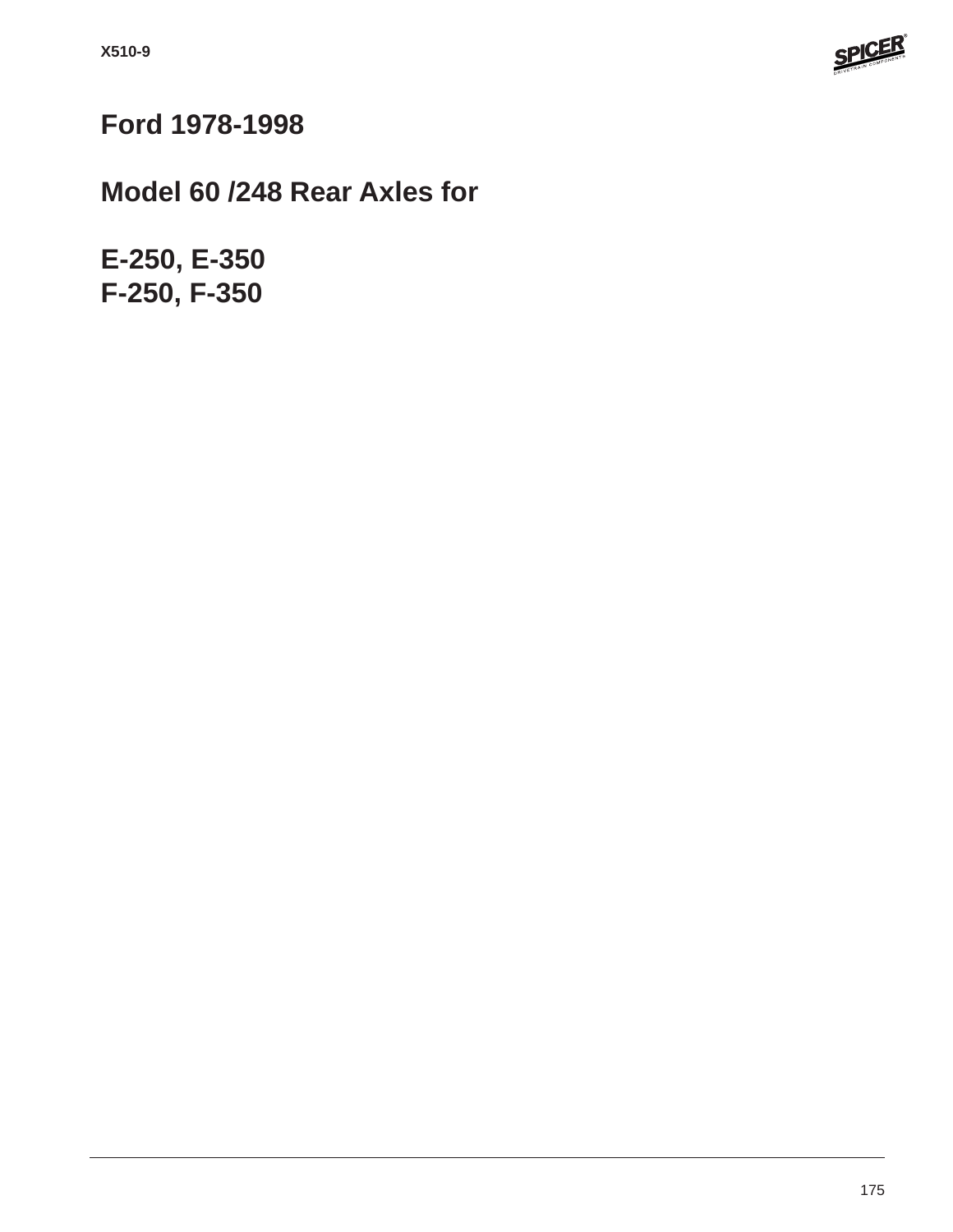

#### **Exploded View Ford Model 60 /248 Rear Axles**

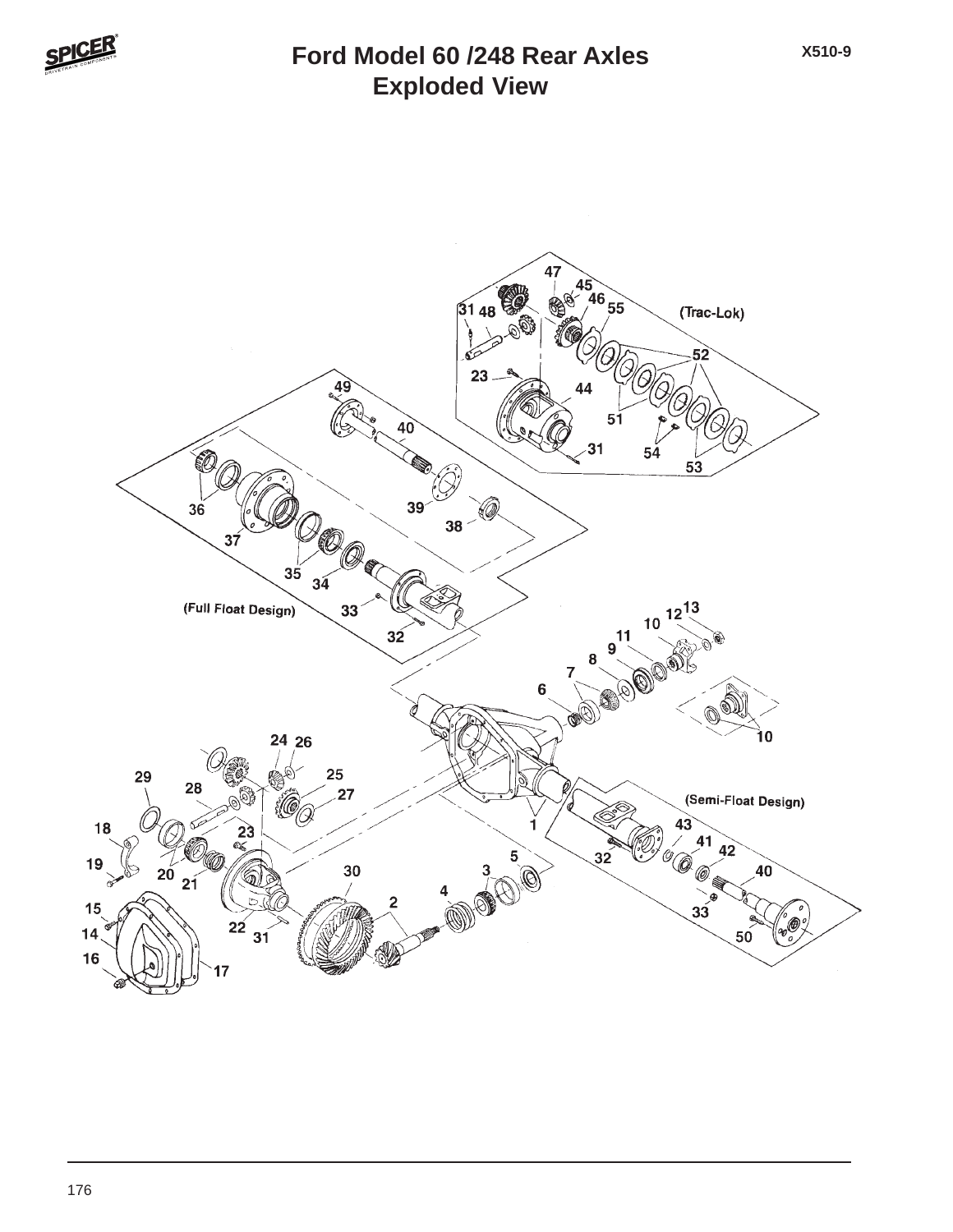

| <b>ITEM</b><br>NO.       | <b>PART</b><br><b>NUMBER</b> | <b>DESCRIPTION</b>                                            | <b>ITEM</b><br>NO. | <b>PART</b><br><b>NUMBER</b> | <b>DESCRIPTION</b>                                               |
|--------------------------|------------------------------|---------------------------------------------------------------|--------------------|------------------------------|------------------------------------------------------------------|
| 1                        | $-^{(3)}$                    | Housing - Axle Service                                        | 29                 | $- (2)$                      | Spacer\Shim - Differential Bearing                               |
| $\overline{c}$           | $-^{(1)}$                    | Drive Pinion & Gear Assembly                                  | 30                 | $-^{(2)}$                    | Tone Ring                                                        |
| $\,$ 3 $\,$              | 706046X                      | KIT - Inner Pinion Bearing                                    | 31                 | $-^{(2)}$                    | Lock - Differential Shaft                                        |
|                          | $-^{(2)}$                    | PKG - Diff & Pinion Bearing Shim                              | 32                 | $-^{(3)}$                    | Bolt - Brake Mounting                                            |
|                          |                              | (inc items 4, 6, 12, 13, 17, 21)                              | 33                 | $-^{(3)}$                    | Nut - Brake Mounting                                             |
|                          | $-^{(2)}$                    | PKG - Diff & Pinion Bearing Shim                              | 34                 | $-^{(2)}$                    | Seal - Hub (Full Float)                                          |
|                          |                              | (inc items 4, 6, 12, 13, 17)                                  | 35                 | 706179X                      | KIT - Inner Wheel Bearing (Full Float)                           |
| 4                        | $-^{(5)}$                    | Inner Pinion Bearing Shims                                    | 36                 | 706074X                      | KIT - Outer Wheel Bearing (Full Float)                           |
| 5                        | $- (2)$                      | Baffle - Pinion Bearing                                       | 37                 | $-^{(3)}$                    | Wheel Hub                                                        |
| $\,6$                    | $- (4)$                      | <b>Outer Pinion Bearing Shims</b>                             | 38                 | $-^{(2)}$                    | Spindle Nut (Full Float)                                         |
| $\overline{\mathcal{I}}$ | 706045X                      | KIT - Outer Pinion Bearing                                    |                    | $-^{(2)}$                    | Spindle Nut (Full Float - LH)                                    |
| 8                        | 42737                        | Thrustwasher                                                  | 39                 | 39697                        | Gasket (Full Float)                                              |
| 9                        | 42449                        | Seal - Pinion Oil                                             | 40                 | $-$ (1)                      | Shaft - Axle Flanged Drive                                       |
| 10                       | $-^{(2)}$                    | End Yoke/Companion Flange Assy                                |                    | $-^{(2)}$                    | KIT - Unit Bearing & Seal (Semi Float)                           |
| 11                       | $-^{(2)}$                    | Slinger - End Yoke                                            |                    |                              | (inc items 17, 31, 41, 42)                                       |
| 12                       | 30275                        | Washer - Pinion Nut                                           | 41                 | 566117                       | Wheel Bearing Assembly                                           |
| 13                       | 30271                        | Pinion Nut                                                    | 42                 | $-^{(2)}$                    | Seal - Inboard Oil                                               |
|                          | $-^{(2)}$                    | KIT - Carrier Cover (inc 14, 15, 16)                          | 43                 | 39213                        | Retainer - Axle Shaft (Semi Float)                               |
| 14                       | $-^{(2)}$                    | <b>Carrier Cover</b>                                          | 44                 | $-$ (4)                      | Case - Differential (t/l)                                        |
| 15                       | $-^{(2)}$<br>$-^{(2)}$       | <b>Bolt - Carrier Cover</b>                                   | 45                 | 34730                        | Thrustwasher - Diff Pinion (t/l)                                 |
| 16                       |                              | Plug - Carrier Cover                                          | 46                 | $-$ (2)                      | Gear - Differential (t/l)                                        |
| 17                       | 34687                        | Gasket - Carrier Cover                                        | 47                 | 34367                        | Pinion - Differential (t/l)                                      |
|                          | 38615<br>$-^{(3)}$           | <b>RTV Silicone Sealant</b>                                   | 48                 | 30263<br>$-^{(2)}$           | Shaft - Differential (t/l)                                       |
| 18<br>19                 | 48632-1                      | Differential Bearing Cap                                      | 49<br>50           | $-^{(2)}$                    | Bolt - Axle Shaft (Full Float)<br>Bolt - Axle Shaft (Semi Float) |
| 20                       | $-^{(2)}$                    | Bolt - Differential Bearing Cap<br>KIT - Differential Bearing |                    | $-^{(2)}$                    | KIT - Differential Plate & Disc (t/l)                            |
| 21                       | $-^{(2)}$                    | PKG - Differential Bearing Shim                               |                    |                              | (inc items 51, 52, 53, 54, 55)                                   |
| 22                       | $- (4)$                      | Case - Differential (std)                                     | 51                 | $-$ (4)                      | Plate - Differential Pressure (t/l)                              |
| 23                       | $-^{(2)}$                    | Bolt - Drive Gear (qty 12)                                    | 52                 | $- (4)$                      | $Disc - Differential (t/l)$                                      |
| 24                       | 34367                        | Pinion - Differential (std)                                   | 53                 | $- (4)$                      | Plate - Differential                                             |
| 25                       | $-^{(2)}$                    | Gear - Differential (std)                                     | 54                 | 40835                        | Clip - Differential Clutch Retainer (t/l)                        |
| 26                       | 34730                        | Thrustwasher - Diff Pinion (std)                              | 55                 | $- (4)$                      | Spacer - Plate Preload                                           |
| 27                       | 34729                        | Thrustwasher - Diff Gear (std)                                |                    | $-^{(2)}$                    | KIT - RH Rear Axle Shaft                                         |
| 28                       | 30263                        | Shaft - Differential (std)                                    |                    | $-^{(2)}$                    | KIT - LH Rear Axle Shaft                                         |
|                          |                              |                                                               |                    |                              |                                                                  |
|                          |                              |                                                               |                    |                              |                                                                  |
|                          |                              |                                                               |                    |                              |                                                                  |
|                          |                              |                                                               |                    |                              |                                                                  |
|                          |                              |                                                               |                    |                              |                                                                  |
|                          |                              |                                                               |                    |                              |                                                                  |
|                          |                              |                                                               |                    |                              |                                                                  |
|                          |                              |                                                               |                    |                              |                                                                  |
|                          |                              |                                                               |                    |                              |                                                                  |
|                          |                              |                                                               |                    |                              |                                                                  |
|                          |                              |                                                               |                    |                              |                                                                  |
|                          |                              |                                                               |                    |                              |                                                                  |
|                          |                              |                                                               |                    |                              |                                                                  |
|                          |                              |                                                               |                    |                              |                                                                  |
|                          |                              |                                                               |                    |                              |                                                                  |
|                          |                              |                                                               |                    |                              |                                                                  |
|                          |                              |                                                               |                    |                              |                                                                  |
|                          |                              |                                                               |                    |                              |                                                                  |
|                          |                              |                                                               |                    |                              |                                                                  |
|                          |                              |                                                               |                    |                              |                                                                  |

- (1) See "Bill of Material Table" on next page
- (2) See "Variable Parts Table" within this section
- (3) Contact Vehicle Manufacturer

(4) Not Sold Separately

(5) See Camber/Casting Bushing Table at the end of the Ford section of this catalog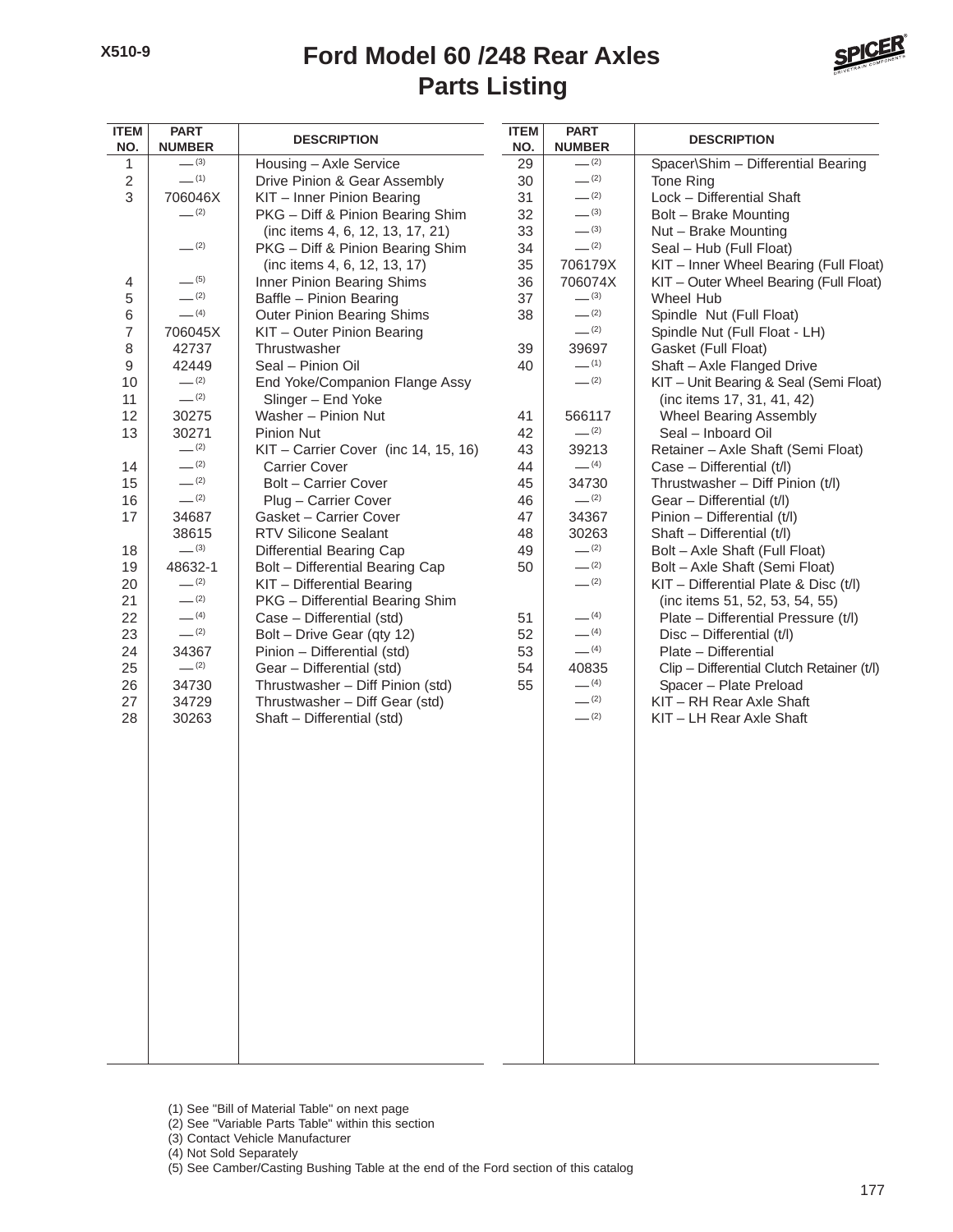

|                 | Axle                             |       |                                                     | <b>Axle Kits</b>              |                     |                        | Shaft & Joint Assy. |                  |
|-----------------|----------------------------------|-------|-----------------------------------------------------|-------------------------------|---------------------|------------------------|---------------------|------------------|
| <b>Bill of</b>  | Diff.                            |       | Ring Gear &                                         |                               | <b>Differential</b> |                        | <b>Right Hand</b>   | <b>Left Hand</b> |
| <b>Material</b> | <b>Type</b>                      | Ratio | Pinion Kit <sup>(7)</sup>                           | Case Assy. Kit <sup>(8)</sup> | <b>Case Kit</b>     | <b>Inner Parts Kit</b> | Shaft Assy.         | Shaft Assy.      |
|                 | 1979 F-250 Crew Cab - Full Float |       |                                                     |                               |                     |                        |                     |                  |
| 603725-5        | Standard                         | 3.73  | 706033-2X                                           | 706036X                       | 706040X             | 706043X                | 35467-3             | 35467-3          |
| 603725-6        | <b>Trac Lok</b>                  | 3.73  | 706033-2X                                           | 708013                        | 708014              | 707084X                | 35467-3             | 35467-3          |
| 603725-7        | Standard                         | 3.73  | 706033-2X                                           | 706036X                       | 706040X             | 706043X                | 35467-3             | 35467-3          |
| 603725-9        | Standard                         | 4.10  | 706033-3X                                           | 706036X                       | 706040X             | 706043X                | 35467-3             | 35467-3          |
| 603725-10       | <b>Trac Lok</b>                  | 4.10  | 706033-3X                                           | 708013                        | 708014              | 707084X                | 35467-3             | 35467-3          |
| 603725-11       | Standard                         | 4.10  | 706033-3X                                           | 706036X                       | 706040X             | 706043X                | 35467-3             | 35467-3          |
| 603725-12       | <b>Trac Lok</b>                  | 4.10  | 706033-3X                                           | 708013                        | 708014              | 707084X                | 35467-3             | 35467-3          |
| 603725-13       | Standard                         | 4.56  | 706033-4X                                           | 706037X                       | 706041X             | 706043X                | 35467-3             | 35467-3          |
| 603725-14       | <b>Trac Lok</b>                  | 4.56  | 706033-4X                                           | 707097X                       | 706039X             | 707084X                | 35467-3             | 35467-3          |
| 603725-17       | No Spin                          | 4.10  | 706033-3X                                           | 38098                         |                     |                        | 35467-3             | 35467-3          |
| 603725-18       | Standard                         | 3.54  | 706033-1X                                           | 706036X                       | 706040X             | 706043X                | 35467-3             | 35467-3          |
| 603725-19       | <b>Trac Lok</b>                  | 3.54  | 706033-1X                                           | 708013                        | 708014              | 707084X                | 35467-3             | 35467-3          |
| 603725-20       | Standard                         | 3.73  | 706033-2X                                           | 706036X                       | 706040X             | 706043X                | 35467-3             | 35467-3          |
| 603725-21       | Standard                         | 4.10  | 706033-3X                                           | 706036X                       | 706040X             | 706043X                | 35467-3             | 35467-3          |
| 603725-24       | <b>Trac Lok</b>                  | 4.10  | 706033-3X                                           | 708013                        | 708014              | 707084X                | 35467-3             | 35467-3          |
|                 | 1979 F-250 4X4 - Full Float      |       |                                                     |                               |                     |                        |                     |                  |
| 603901-1        | Standard                         | 3.54  | 706033-1X                                           | 706036X                       | 706040X             | 706043X                | 35467-3             | 35467-3          |
| 603901-2        | Standard                         | 3.54  | 706033-1X                                           | 706036X                       | 706040X             | 706043X                | 35467-3             | 35467-3          |
| 603901-3        | Standard                         | 4.10  | 706033-3X                                           | 706036X                       | 706040X             | 706043X                | 35467-3             | 35467-3          |
| 603901-4        | <b>Trac Lok</b>                  | 4.10  | 706033-3X                                           | 708013                        | 708014              | 707084X                | 35467-3             | 35467-3          |
| 603901-5        | Standard                         | 4.10  | 706033-3X                                           | 706036X                       | 706040X             | 706043X                | 35467-3             | 35467-3          |
| 603901-6        | <b>Trac Lok</b>                  | 4.10  | 706033-3X                                           | 708013                        | 708014              | 707084X                | 35467-3             | 35467-3          |
| 603901-7        | No Spin                          | 4.10  | 706033-3X                                           | 38098                         |                     |                        | 35467-3             | 35467-3          |
| 603901-8        | No Spin                          | 4.10  | 706033-3X                                           | 38098                         |                     |                        | 35467-3             | 35467-3          |
| 603901-9        | No Spin                          | 3.54  | 706033-1X                                           | 38098                         |                     | $\equiv$               | 35467-3             | 35467-3          |
| 603901-10       | <b>Trac Lok</b>                  | 3.54  | 706033-1X                                           | 708013                        | 708014              | 707084X                | 35467-3             | 35467-3          |
| 603901-11       | <b>Trac Lok</b>                  | 3.54  | 706033-1X                                           | 708013                        | 708014              | 707084X                | 35467-3             | 35467-3          |
| 603901-12       | <b>Trac Lok</b>                  | 3.54  | 706033-1X                                           | 708013                        | 708014              | 707084X                | 35467-3             | 35467-3          |
|                 | 1979 F-250 4X2 - Full Float      |       |                                                     |                               |                     |                        |                     |                  |
| 603926-1        | Standard                         | 3.73  | 706033-2X                                           | 706036X                       | 706040X             | 706043X                | 35467-3             | 35467-3          |
| 603926-2        | <b>Trac Lok</b>                  | 3.73  | 706033-2X                                           | 708013                        | 708014              | 707084X                | 35467-3             | 35467-3          |
| 603926-3        | <b>Trac Lok</b>                  | 4.10  | 706033-3X                                           | 708013                        | 708014              | 707084X                | 35467-3             | 35467-3          |
| 603926-4        | Standard                         | 3.54  | 706033-1X                                           | 706036X                       | 706040X             | 706043X                | 35467-3             | 35467-3          |
| 603926-5        | <b>Trac Lok</b>                  | 3.54  | 706033-1X                                           | 708013                        | 708014              | 707084X                | 35467-3             | 35467-3          |
| 603926-6        | Standard                         | 4.10  | 706033-3X                                           | 706036X                       | 706040X             | 706043X                | 35467-3             | 35467-3          |
| 603926-7        | Standard                         | 4.56  | 706033-4X                                           | 706037X                       | 706041X             | 706043X                | 35467-3             | 35467-3          |
| 603926-8        | No Spin                          | 3.73  | 706033-2X                                           | 38098                         |                     |                        | 35467-3             | 35467-3          |
|                 |                                  |       | 1980-81 F-250 3/4 Ton 4X2, 4X4 Pick-Up - Semi Float |                               |                     |                        |                     |                  |
| 603943-1        | Standard                         | 3.33  | 706807-1X                                           | 706840X                       | 706842X             | 706844X                | 70867-1X            | 70867-2X         |
| 603943-2        | Standard                         | 3.54  | 706807-2X                                           | 706840X                       | 706842X             | 706844X                | 70867-1X            | 70867-2X         |
| 603943-3        | Standard                         | 3.73  | 706807-3X                                           | 706840X                       | 706842X             | 706844X                | 70867-1X            | 70867-2X         |
| 603943-4        | Standard                         | 4.10  | 706807-4X                                           | 706840X                       | 706842X             | 706844X                | 70867-1X            | 70867-2X         |
| 603943-5        | <b>Trac Lok</b>                  | 3.33  | 706807-1X                                           | 707096X                       | 706843X             | 707095X                | 70867-1X            | 70867-2X         |
| 603943-6        | <b>Trac Lok</b>                  | 3.54  | 706807-2X                                           | 707096X                       | 706843X             | 707095X                | 70867-1X            | 70867-2X         |
|                 |                                  |       |                                                     |                               |                     |                        |                     |                  |

(7) See Ring Gear & Pinion Kits in XGI Catalog for ratio & tooth combinations.<br>(8) See Differential Case Assy Kits in XGI Catalog for spline data & ratios.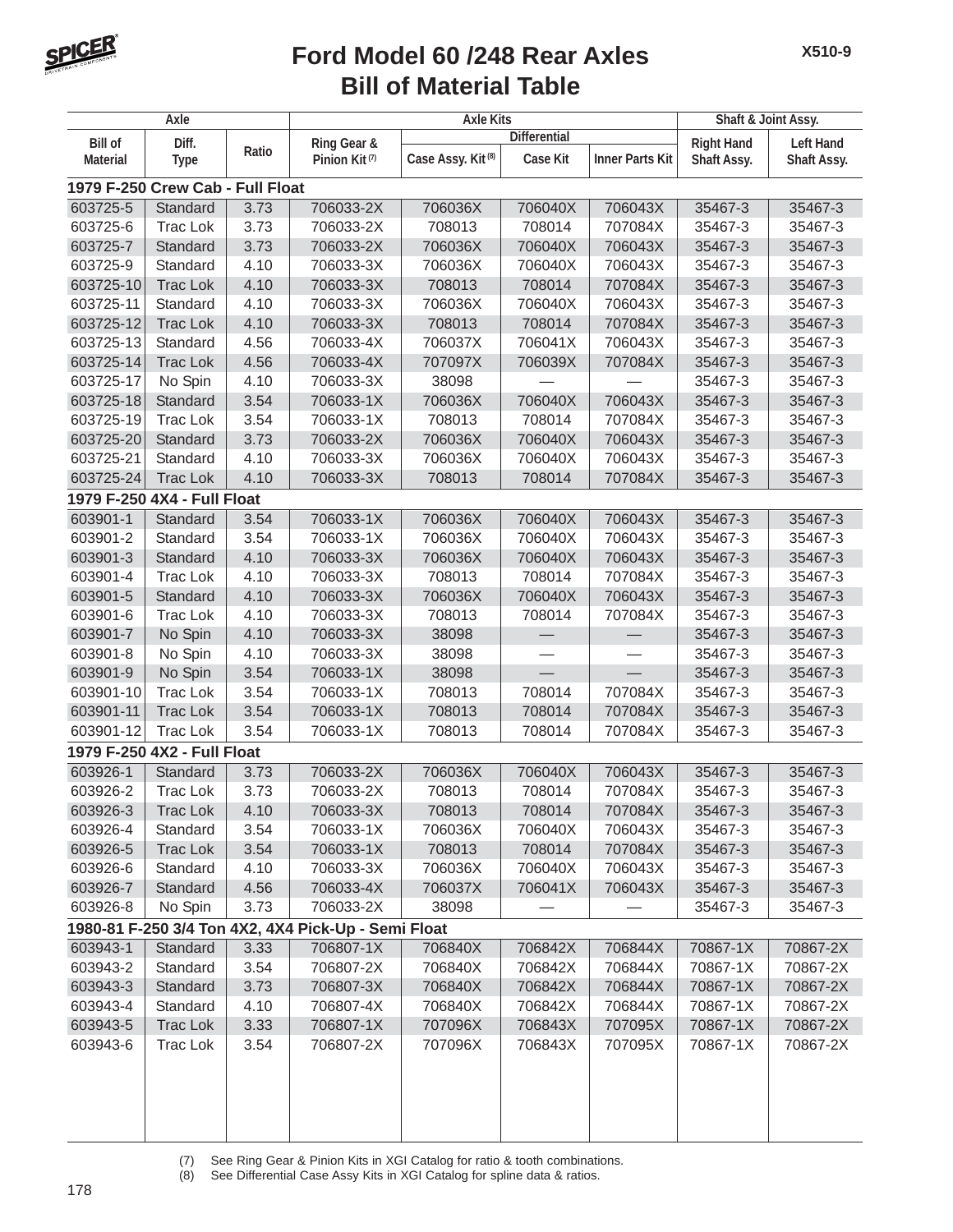

|                 | Axle                                |                   |                           | <b>Axle Kits</b>              |                     |                        | Shaft & Joint Assy. |                  |
|-----------------|-------------------------------------|-------------------|---------------------------|-------------------------------|---------------------|------------------------|---------------------|------------------|
| <b>Bill of</b>  | Diff.                               |                   | Ring Gear &               |                               | <b>Differential</b> |                        | <b>Right Hand</b>   | <b>Left Hand</b> |
| <b>Material</b> | <b>Type</b>                         | Ratio             | Pinion Kit <sup>(7)</sup> | Case Assy. Kit <sup>(8)</sup> | <b>Case Kit</b>     | <b>Inner Parts Kit</b> | Shaft Assy.         | Shaft Assy.      |
|                 | 1980 1/2 E-250 - Full Float         |                   |                           |                               |                     |                        |                     |                  |
| 605020-1        | Standard                            | 3.54              | 706033-1X                 | 706036X                       | 706040X             | 706043X                | 37560-1             | 37560-2          |
| 605020-2        | Standard                            | 3.73              | 706033-2X                 | 706036X                       | 706040X             | 706043X                | 37560-1             | 37560-2          |
| 605020-3        | Standard                            | 3.33              | 706807-1X                 | 706036X                       | 706040X             | 706043X                | 37560-1             | 37560-2          |
| 605020-4        | <b>Trac Lok</b>                     | 3.33              | 706807-1X                 | 708013                        | 708014              | 707084X                | 37560-1             | 37560-2          |
| 605020-5        | <b>Trac Lok</b>                     | 3.54              | 706033-1X                 | 708013                        | 708014              | 707084X                | 37560-1             | 37560-2          |
|                 | 1981-81 1/2 E-250 Van -             | <b>Semi Float</b> |                           |                               |                     |                        |                     |                  |
| 605031-1        | Standard                            | 3.73              | 706807-3X                 | 706840X                       | 706842X             | 706844X                | 70867-3X            | 70867-4X         |
| 605031-2        | Standard                            | 3.54              | 706807-2X                 | 706840X                       | 706842X             | 706844X                | 70867-3X            | 70867-4X         |
| 605031-3        | <b>Trac Lok</b>                     | 3.54              | 706807-2X                 | 707096X                       | 706843X             | 707095X                | 70867-3X            | 70867-4X         |
| 605031-4        | Standard                            | 3.33              | 706807-1X                 | 706840X                       | 706842X             | 706844X                | 70867-3X            | 70867-4X         |
| 605031-5        | <b>Trac Lok</b>                     | 3.33              | 706807-1X                 | 707096X                       | 706843X             | 707095X                | 70867-3X            | 70867-4X         |
| 605031-6        | Standard                            | 4.10              | 706807-4X                 | 706840X                       | 706842X             | 706844X                | 70867-3X            | 70867-4X         |
| 605031-7        | <b>Trac Lok</b>                     | 4.10              | 706807-4X                 | 707096X                       | 706843X             | 707095X                | 70867-3X            | 70867-4X         |
|                 | 1982-83 F-250 - Semi Float          |                   |                           |                               |                     |                        |                     |                  |
| 605086-1        | Standard                            | 3.33              | 706834-1X                 | 706840X                       | 706842X             | 706844X                | 70867-1X            | 70867-2X         |
| 605086-2        | Standard                            | 3.54              | 706834-2X                 | 706840X                       | 706842X             | 706844X                | 70867-1X            | 70867-2X         |
| 605086-3        | Standard                            | 3.73              | 706834-3X                 | 706840X                       | 706842X             | 706844X                | 70867-1X            | 70867-2X         |
| 605086-5        | <b>Trac Lok</b>                     | 3.33              | 706834-1X                 | 707096X                       | 706843X             | 707095X                | 70867-1X            | 70867-2X         |
| 605086-6        | <b>Trac Lok</b>                     | 3.54              | 706834-2X                 | 707096X                       | 706843X             | 707095X                | 70867-1X            | 70867-2X         |
| 605086-7        | <b>Trac Lok</b>                     | 3.73              | 706834-3X                 | 707096X                       | 706843X             | 707095X                | 70867-1X            | 70867-2X         |
|                 | 1982-83 E-250 Van - Semi Float      |                   |                           |                               |                     |                        |                     |                  |
| 605089-1        | Standard                            | 3.73              | 706834-3X                 | 706840X                       | 706842X             | 706844X                | 70867-3X            | 70867-4X         |
| 605089-2        | Standard                            | 3.54              | 706834-2X                 | 706840X                       | 706842X             | 706844X                | 70867-3X            | 70867-4X         |
| 605089-3        | <b>Trac Lok</b>                     | 3.54              | 706834-2X                 | 707096X                       | 706843X             | 707095X                | 70867-3X            | 70867-4X         |
| 605089-4        | Standard                            | 3.33              | 706834-1X                 | 706840X                       | 706842X             | 706844X                | 70867-3X            | 70867-4X         |
| 605089-5        | <b>Trac Lok</b>                     | 3.33              | 706834-1X                 | 707096X                       | 706843X             | 707095X                | 70867-3X            | 70867-4X         |
| 605089-6        | Standard                            | 4.10              | 706834-4X                 | 706840X                       | 706842X             | 706844X                | 70867-3X            | 70867-4X         |
| 605089-7        | <b>Trac Lok</b>                     | 4.10              | 706834-4X                 | 707096X                       | 706843X             | 707095X                | 70867-3X            | 70867-4X         |
| 605089-8        | Standard                            | 3.54              | 706834-2X                 | 706840X                       | 706842X             | 706844X                | 70867-3X            | 70867-4X         |
| 605089-9        | <b>Trac Lok</b>                     | 3.54              | 706834-2X                 | 707096X                       | 706843X             | 707095X                | 70867-3X            | 70867-4X         |
|                 | 1983 1/2 E-250 Van - Semi Float     |                   |                           |                               |                     |                        |                     |                  |
| 605179-1        | Standard                            | 4.10              | 706834-4X                 | 706840X                       | 706842X             | 706844X                | 70867-3X            | 70867-4X         |
| 605179-2        | Trac Lok                            | 4.10              | 706834-4X                 | 707096X                       | 706843X             | 707095X                | 70867-3X            | 70867-4X         |
| 605179-3        | Standard                            | 3.54              | 706834-2X                 | 706840X                       | 706842X             | 706844X                | 70867-3X            | 70867-4X         |
| 605179-4        | Trac Lok                            | 3.54              | 706834-2X                 | 707096X                       | 706843X             | 707095X                | 70867-3X            | 70867-4X         |
| 605179-5        | Standard                            | 3.54              | 706834-2X                 | 706840X                       | 706842X             | 706844X                | 70867-3X            | 70867-4X         |
| 605179-6        | <b>Trac Lok</b>                     | 3.54              | 706834-2X                 | 707096X                       | 706843X             | 707095X                | 70867-3X            | 70867-4X         |
| 605179-7        | Standard                            | 3.73              | 706834-3X                 | 706840X                       | 706842X             | 706844X                | 70867-3X            | 70867-4X         |
| 605179-8        | <b>Trac Lok</b>                     | 3.73              | 706834-3X                 | 707096X                       | 706843X             | 707095X                | 70867-3X            | 70867-4X         |
| 605179-9        | Standard                            | 4.10              | 706834-4X                 | 706840X                       | 706842X             | 706844X                | 70867-3X            | 70867-4X         |
|                 | 1983 1/2 F-350 Pick-Up - Semi Float |                   |                           |                               |                     |                        |                     |                  |
| 605145-1        | Standard                            | 3.54              | 706834-2X                 | 706840X                       | 706842X             | 706844X                | 70867-5X            | 70867-6X         |
| 605145-2        | <b>Trac Lok</b>                     | 3.54              | 706834-2X                 | 707096X                       | 706843X             | 707095X                | 70867-5X            | 70867-6X         |
| 605145-3        | Standard                            | 3.73              | 706834-3X                 | 706840X                       | 706842X             | 706844X                | 70867-5X            | 70867-6X         |
| 605145-4        | Standard                            | 4.10              | 706834-4X                 | 706840X                       | 706842X             | 706844X                | 70867-5X            | 70867-6X         |
| 605145-5        | <b>Trac Lok</b>                     | 4.10              | 706834-4X                 | 707096X                       | 706843X             | 707095X                | 70867-5X            | 70867-6X         |
|                 |                                     |                   |                           |                               |                     |                        |                     |                  |
|                 |                                     |                   |                           |                               |                     |                        |                     |                  |

(7) See Ring Gear & Pinion Kits in XGI Catalog for ratio & tooth combinations.

(8) See Differential Case Assy Kits in XGI Catalog for spline data & ratios.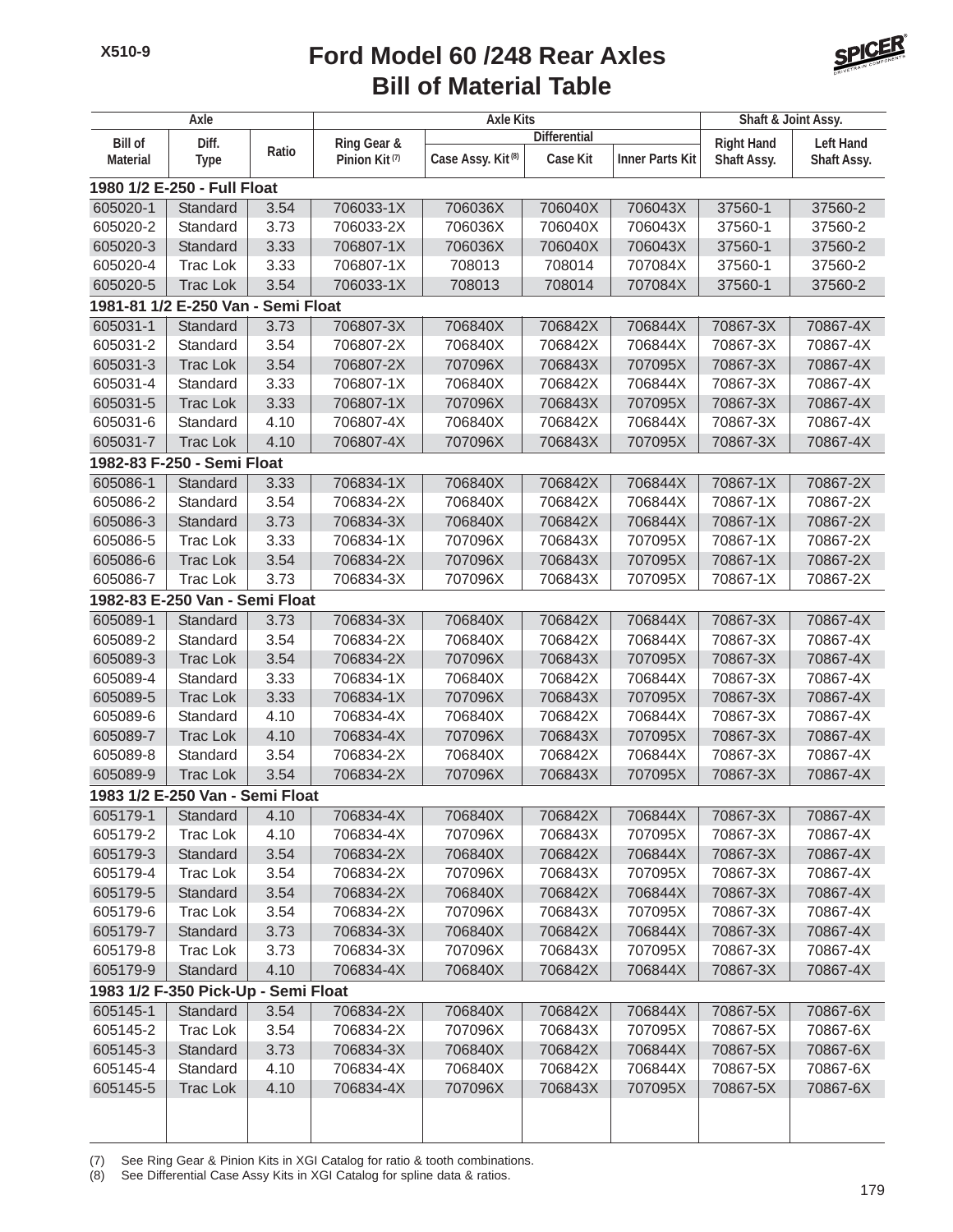

|                 | Axle                                |       |                           | <b>Axle Kits</b>              |                     |                        | Shaft & Joint Assy. |                    |
|-----------------|-------------------------------------|-------|---------------------------|-------------------------------|---------------------|------------------------|---------------------|--------------------|
| <b>Bill of</b>  | Diff.                               |       | Ring Gear &               |                               | <b>Differential</b> |                        | <b>Right Hand</b>   | <b>Left Hand</b>   |
| <b>Material</b> | <b>Type</b>                         | Ratio | Pinion Kit <sup>(7)</sup> | Case Assy. Kit <sup>(8)</sup> | <b>Case Kit</b>     | <b>Inner Parts Kit</b> | Shaft Assy.         | <b>Shaft Assy.</b> |
|                 | 1983 1/2 F-350 Chassis - Semi Float |       |                           |                               |                     |                        |                     |                    |
| 605146-1        | Standard                            | 3.73  | 706834-3X                 | 706840X                       | 706842X             | 706844X                | 70867-7X            | 70867-8X           |
| 605146-2        | Standard                            | 4.10  | 706834-4X                 | 706840X                       | 706842X             | 706844X                | 70867-7X            | 70867-8X           |
| 605146-3        | <b>Trac Lok</b>                     | 4.10  | 706834-4X                 | 707096X                       | 706843X             | 707095X                | 70867-7X            | 70867-8X           |
| 605146-4        | Standard                            | 3.54  | 706834-4X                 | 706840X                       | 706842X             | 706844X                | 70867-7X            | 70867-8X           |
| 605146-5        | <b>Trac Lok</b>                     | 3.54  | 706834-2X                 | 707096X                       | 706843X             | 707095X                | 70867-7X            | 70867-8X           |
|                 | 1983 1/2-85 F-250 - Semi Float      |       |                           |                               |                     |                        |                     |                    |
| 605169-2        | Standard                            | 3.54  | 706834-2X                 | 706840X                       | 706842X             | 706844X                | 70867-1X            | 70867-2X           |
| 605169-3        | Standard                            | 3.73  | 706834-3X                 | 706840X                       | 706842X             | 706844X                | 70867-1X            | 70867-2X           |
| 605169-5        | <b>Trac Lok</b>                     | 3.54  | 706834-2X                 | 707096X                       | 706843X             | 707095X                | 70867-1X            | 70867-2X           |
| 605169-6        | Standard                            | 4.10  | 706834-4X                 | 706840X                       | 706842X             | 706844X                | 70867-1X            | 70867-2X           |
| 605169-7        | Standard                            | 3.54  | 706834-2X                 | 706840X                       | 706842X             | 706844X                | 70867-1X            | 70867-2X           |
| 605169-8        | <b>Trac Lok</b>                     | 3.54  | 706834-2X                 | 707096X                       | 706843X             | 707095X                | 70867-1X            | 70867-2X           |
| 605169-9        | Standard                            | 3.73  | 706834-3X                 | 706840X                       | 706842X             | 706844X                | 70867-1X            | 70867-2X           |
| 605169-10       | <b>Trac Lok</b>                     | 3.73  | 706834-3X                 | 707096X                       | 706843X             | 707095X                | 70867-1X            | 70867-2X           |
| 605169-11       | Standard                            | 4.10  | 706834-4X                 | 706840X                       | 706842X             | 706844X                | 70867-1X            | 70867-2X           |
| 605169-12       | <b>Trac Lok</b>                     | 4.10  | 706834-4X                 | 707096X                       | 706843X             | 707095X                | 70867-1X            | 70867-2X           |
| 605169-13       | Standard                            | 4.10  | 706834-4X                 | 706840X                       | 706842X             | 706844X                | 70867-1X            | 70867-2X           |
| 605169-14       | <b>Trac Lok</b>                     | 4.10  | 706834-4X                 | 707096X                       | 706843X             | 707095X                | 70867-1X            | 70867-2X           |
| 605169-15       | Standard                            | 3.54  | 706834-2X                 | 706840X                       | 706842X             | 706844X                | 70867-1X            | 70867-2X           |
| 605169-16       | <b>Trac Lok</b>                     | 3.54  | 706834-2X                 | 707096X                       | 706843X             | 707095X                | 70867-1X            | 70867-2X           |
|                 | 1984-85 E-250 Van - Semi Float      |       |                           |                               |                     |                        |                     |                    |
| 605211-1        | Standard                            | 3.54  | 706834-2X                 | 706840X                       | 706842X             | 706844X                | 70867-3X            | 70867-4X           |
| 605211-2        | <b>Trac Lok</b>                     | 3.54  | 706834-2X                 | 707096X                       | 706843X             | 707095X                | 70867-3X            | 70867-4X           |
| 605211-3        | <b>Trac Lok</b>                     | 3.73  | 706834-3X                 | 707096X                       | 706843X             | 707095X                | 70867-3X            | 70867-4X           |
| 605211-4        | <b>Trac Lok</b>                     | 4.10  | 706834-4X                 | 707096X                       | 706843X             | 707095X                | 70867-3X            | 70867-4X           |
|                 | 1985 E-250 Van SRW - Semi Float     |       |                           |                               |                     |                        |                     |                    |
| 605251-1        | Standard                            | 3.54  | 706834-2X                 | 706840X                       | 706842X             | 706844X                | 70867-3X            | 70867-4X           |
| 605251-2        | <b>Trac Lok</b>                     | 3.54  | 706834-2X                 | 707096X                       | 706843X             | 707095X                | 70867-3X            | 70867-4X           |
| 605251-3        | Standard                            | 3.73  | 706834-3X                 | 706840X                       | 706842X             | 706844X                | 70867-3X            | 70867-4X           |
| 605251-4        | <b>Trac Lok</b>                     | 3.73  | 706834-3X                 | 707096X                       | 706843X             | 707095X                | 70867-3X            | 70867-4X           |
|                 | 1985 F-250 - Semi Float             |       |                           |                               |                     |                        |                     |                    |
| 605254-1        | Standard                            | 3.54  | 706834-2X                 | 706840X                       | 706842X             | 706844X                | 70867-15X           | 70867-16X          |
| 605254-2        | Trac Lok                            | 3.54  | 706834-2X                 | 707096X                       | 706843X             | 707095X                | 70867-15X           | 70867-16X          |
| 605254-3        | <b>Trac Lok</b>                     | 3.73  | 706834-3X                 | 706840X                       | 706842X             | 706844X                | 70867-15X           | 70867-16X          |
| 605254-4        | Standard                            | 4.10  | 706834-4X                 | 706840X                       | 706842X             | 706844X                | 70867-15X           | 70867-16X          |
| 605254-5        | <b>Trac Lok</b>                     | 4.10  | 706834-4X                 | 707096X                       | 706843X             | 707095X                | 70867-15X           | 70867-16X          |
|                 | 1986-88 E-250 Van SRW - Semi Float  |       |                           |                               |                     |                        |                     |                    |
| 605298-1        | Standard                            | 3.54  | 706834-2X                 | 706840X                       | 706842X             | 706844X                | 70867-17X           | 70867-18X          |
| 605298-2        | <b>Trac Lok</b>                     | 3.54  | 706834-2X                 | 707096X                       | 706843X             | 707095X                | 70867-17X           | 70867-18X          |
| 605298-3        | Standard                            | 3.73  | 706834-3X                 | 706840X                       | 706842X             | 706844X                | 70867-17X           | 70867-18X          |
| 605298-4        | <b>Trac Lok</b>                     | 3.73  | 706834-3X                 | 707096X                       | 706843X             | 707095X                | 70867-17X           | 70867-18X          |
|                 | 1988 E-350 Van SRW - Full Float     |       |                           |                               |                     |                        |                     |                    |
| 605355-1        | Standard                            | 3.54  | 706033-1X                 | 706036X                       | 706040X             | 706043X                | 39260-7             | 39260-8            |
| 605355-2        | Trac Lok                            | 3.54  | 706033-1X                 | 708013                        | 708014              | 707084X                | 39260-7             | 39260-8            |
| 605355-3        | Standard                            | 4.10  | 706033-3X                 | 706036X                       | 706040X             | 706043X                | 39260-7             | 39260-8            |
| 605355-4        | Trac Lok                            | 4.10  | 706033-3X                 | 708013                        | 708014              | 707084X                | 39260-7             | 39260-8            |
|                 |                                     |       |                           |                               |                     |                        |                     |                    |
|                 |                                     |       |                           |                               |                     |                        |                     |                    |

(7) See Ring Gear & Pinion Kits in XGI Catalog for ratio & tooth combinations.<br>(8) See Differential Case Assy Kits in XGI Catalog for spline data & ratios.

See Differential Case Assy Kits in XGI Catalog for spline data & ratios.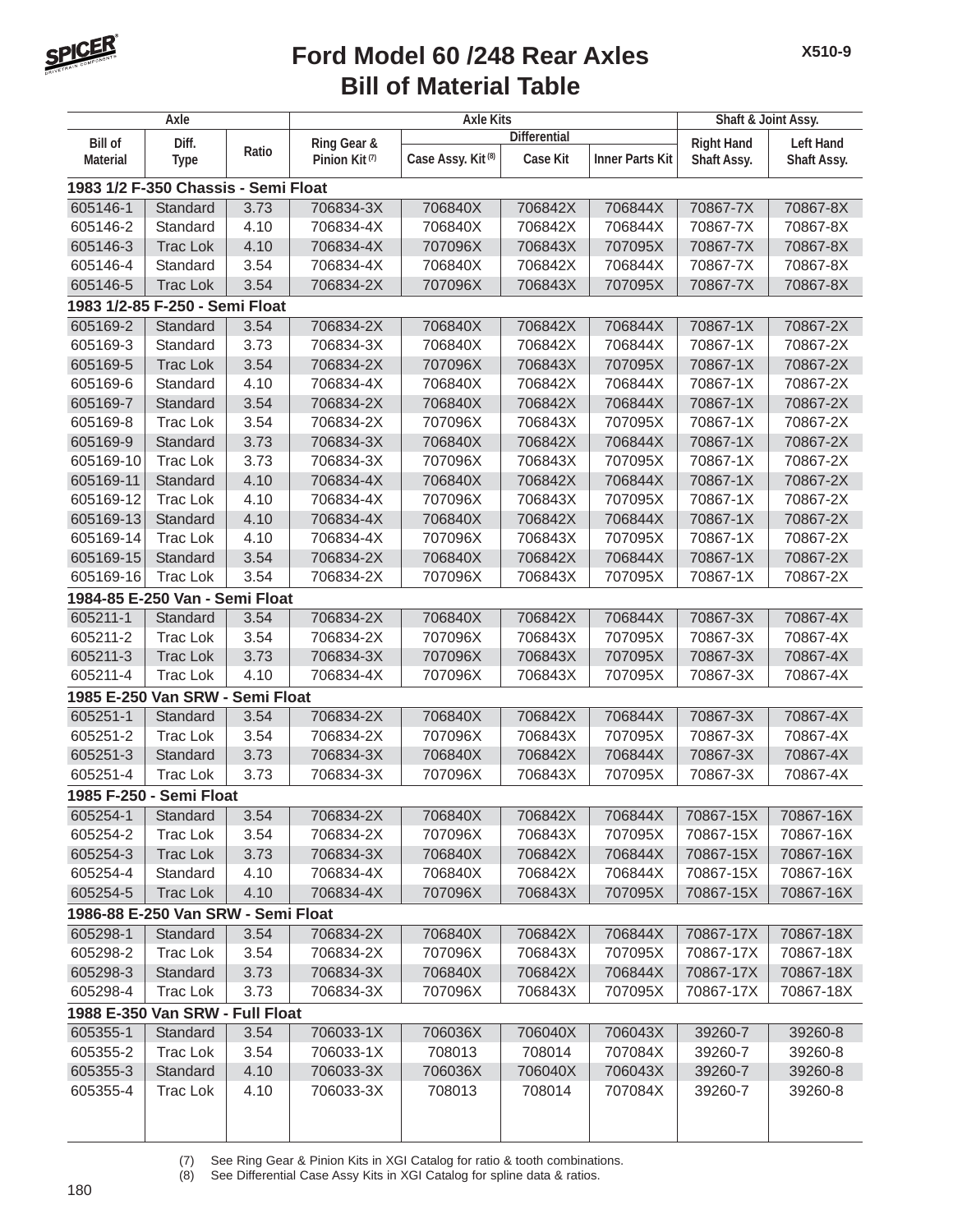

|                 | Axle                                  |       |                                              | <b>Axle Kits</b>              |                     |                        | Shaft & Joint Assy. |                  |
|-----------------|---------------------------------------|-------|----------------------------------------------|-------------------------------|---------------------|------------------------|---------------------|------------------|
| <b>Bill of</b>  | Diff.                                 |       | Ring Gear &                                  |                               | <b>Differential</b> |                        | <b>Right Hand</b>   | <b>Left Hand</b> |
| <b>Material</b> | <b>Type</b>                           | Ratio | Pinion Kit <sup>(7)</sup>                    | Case Assy. Kit <sup>(8)</sup> | <b>Case Kit</b>     | <b>Inner Parts Kit</b> | Shaft Assy.         | Shaft Assy.      |
|                 | 1989 E-250 Van SRW - Semi Float       |       |                                              |                               |                     |                        |                     |                  |
| 605414-1        | Standard                              | 3.54  | 706834-2X                                    | 707211X                       | 707212X             | 706844X                | 70867-17X           | 70867-18X        |
| 605414-2        | Standard                              | 3.73  | 706834-3X                                    | 707211X                       | 707212X             | 706844X                | 70867-17X           | 70867-18X        |
| 605414-3        | <b>Trac Lok</b>                       | 3.73  | 706834-3X                                    | 707163X                       | 707164X             | 707095X                | 70867-17X           | 70867-18X        |
|                 | 1989 E-350 Van SRW - Full Float       |       |                                              |                               |                     |                        |                     |                  |
| 605413-1        | Standard                              | 3.54  | 706033-1X                                    | 707213X                       | 707214X             | 706043X                | 39260-7             | 39260-8          |
| 605413-2        | Standard                              | 4.10  | 706033-3X                                    | 707213X                       | 707214X             | 706043X                | 39260-7             | 39260-8          |
| 605413-3        | <b>Trac Lok</b>                       | 4.10  | 706033-3X                                    | 707143X                       | 707144X             | 707084X                | 39260-7             | 39260-8          |
|                 |                                       |       | 1990-91 1/2 E-250 Van SRW - Semi Float - ABS |                               |                     |                        |                     |                  |
| 605419-1        | Standard                              | 3.54  | 706834-2X                                    | 707211X                       | 707212X             | 706844X                | 70867-17X           | 70867-18X        |
| 605419-2        | Standard                              | 3.73  | 706834-3X                                    | 707211X                       | 707212X             | 706844X                | 70867-17X           | 70867-18X        |
| 605419-3        | <b>Trac Lok</b>                       | 3.73  | 706834-3X                                    | 707163X                       | 707164X             | 707095X                | 70867-17X           | 70867-18X        |
|                 |                                       |       | 1990-91 1/2 E-250 Van SRW - Full Float - ABS |                               |                     |                        |                     |                  |
| 605420-1        | Standard                              | 3.54  | 706033-1X                                    | 707213X                       | 707214X             | 706043X                | 39260-7             | 39260-8          |
| 605420-2        | Standard                              | 4.10  | 706033-3X                                    | 707213X                       | 707214X             | 706043X                | 39260-7             | 39260-8          |
| 605420-3        | <b>Trac Lok</b>                       | 4.10  | 706033-3X                                    | 707143X                       | 707144X             | 707084X                | 39260-7             | 39260-8          |
| 605420-4        | <b>Trac Lok</b>                       | 3.54  | 706033-1X                                    | 707143X                       | 707144X             | 707084X                | 39260-7             | 39260-8          |
|                 | 1992 E-250 Van SRW - Semi Float - ABS |       |                                              |                               |                     |                        |                     |                  |
| 605556-1        | Standard                              | 3.54  | 706834-2X                                    | 707211X                       | 707212X             | 706844X                | 70867-17X           | 70867-18X        |
| 605556-2        | Standard                              | 3.73  | 706834-3X                                    | 707211X                       | 707212X             | 706844X                | 70867-17X           | 70867-18X        |
| 605556-3        | <b>Trac Lok</b>                       | 3.73  | 706834-3X                                    | 707163X                       | 707164X             | 707095X                | 70867-17X           | 70867-18X        |
| 605556-4        | Standard                              | 3.54  | 706834-2X                                    | 707211X                       | 707212X             | 706844X                | 70867-17X           | 70867-18X        |
| 605556-5        | Standard                              | 3.73  | 706834-3X                                    | 707211X                       | 707212X             | 706844X                | 70867-17X           | 70867-18X        |
| 605556-6        | <b>Trac Lok</b>                       | 3.73  | 706834-3X                                    | 707163X                       | 707164X             | 707095X                | 70867-17X           | 70867-18X        |
|                 |                                       |       | 1992-93 1/2 E-350 Van SRW - Full Float - ABS |                               |                     |                        |                     |                  |
| 605487-1        | Standard                              | 3.54  | 706033-1X                                    | 707213X                       | 707214X             | 706043X                | 39260-7             | 39260-8          |
| 605487-2        | Standard                              | 4.10  | 706033-3X                                    | 707213X                       | 707214X             | 706043X                | 39260-7             | 39260-8          |
| 605487-3        | <b>Trac Lok</b>                       | 4.10  | 706033-3X                                    | 707143X                       | 707144X             | 707084X                | 39260-7             | 39260-8          |
| 605487-4        | <b>Trac Lok</b>                       | 3.54  | 706033-1X                                    | 707143X                       | 707144X             | 707084X                | 39260-7             | 39260-8          |
|                 |                                       |       | 1993-94 E-250 Van SRW - Semi Float - ABS     |                               |                     |                        |                     |                  |
| 605623-1        | Standard                              | 3.54  | 706834-3X                                    | 707211X                       | 707212X             | 706844X                | 70867-17X           | 70867-18X        |
|                 |                                       |       | 1993-95 E-250 Van SRW - Semi Float - ABS     |                               |                     |                        |                     |                  |
| 605569-1        | Standard                              | 3.54  | 706834-2X                                    | 707211X                       | 707212X             | 706844X                | 70867-17X           | 70867-18X        |
| 605569-2        | Standard                              | 3.73  | 706834-3X                                    | 707211X                       | 707212X             | 706844X                | 70867-17X           | 70867-18X        |
| 605569-3        | <b>Trac Lok</b>                       | 3.73  | 706834-3X                                    | 707163X                       | 707164X             | 707095X                | 70867-17X           | 70867-18X        |
|                 |                                       |       | 1993 1/2-94 E-350 Van SRW - Full Float - ABS |                               |                     |                        |                     |                  |
| 605624-1        | Standard                              | 4.09  | 706033-13X                                   | 707213X                       | 707214X             | 706043X                | 39260-7             | 39260-8          |
| 605624-2        | <b>Trac Lok</b>                       | 4.09  | 706033-13X                                   | 707143X                       | 707144X             | 707084X                | 39260-7             | 39260-8          |
| 605624-3        | Standard                              | 3.54  | 706033-1X                                    | 707213X                       | 707214X             | 706043X                | 39260-7             | 39260-8          |
| 605624-4        | Trac Lok                              | 3.54  | 706033-1X                                    | 707143X                       | 707144X             | 707084X                | 39260-7             | 39260-8          |
|                 |                                       |       | 1994-94 1/2 E-350 Van SRW - Full Float - ABS |                               |                     |                        |                     |                  |
| 605670-1        | Standard                              | 4.09  | 706033-13X                                   | 707213X                       | 707214X             | 706043X                | 39260-7             | 39260-8          |
| 605670-2        | Trac Lok                              | 4.09  | 706033-13X                                   | 707143X                       | 707144X             | 707084X                | 39260-7             | 39260-8          |
| 605670-3        | Standard                              | 3.54  | 706033-1X                                    | 707213X                       | 707214X             | 706043X                | 39260-7             | 39260-8          |
| 605670-4        | Trac Lok                              | 3.54  | 706033-1X                                    | 707143X                       | 707144X             | 707084X                | 39260-7             | 39260-8          |
|                 |                                       |       |                                              |                               |                     |                        |                     |                  |
|                 |                                       |       |                                              |                               |                     |                        |                     |                  |
|                 |                                       |       |                                              |                               |                     |                        |                     |                  |
|                 |                                       |       |                                              |                               |                     |                        |                     |                  |

(7) See Ring Gear & Pinion Kits in XGI Catalog for ratio & tooth combinations.

(8) See Differential Case Assy Kits in XGI Catalog for spline data & ratios.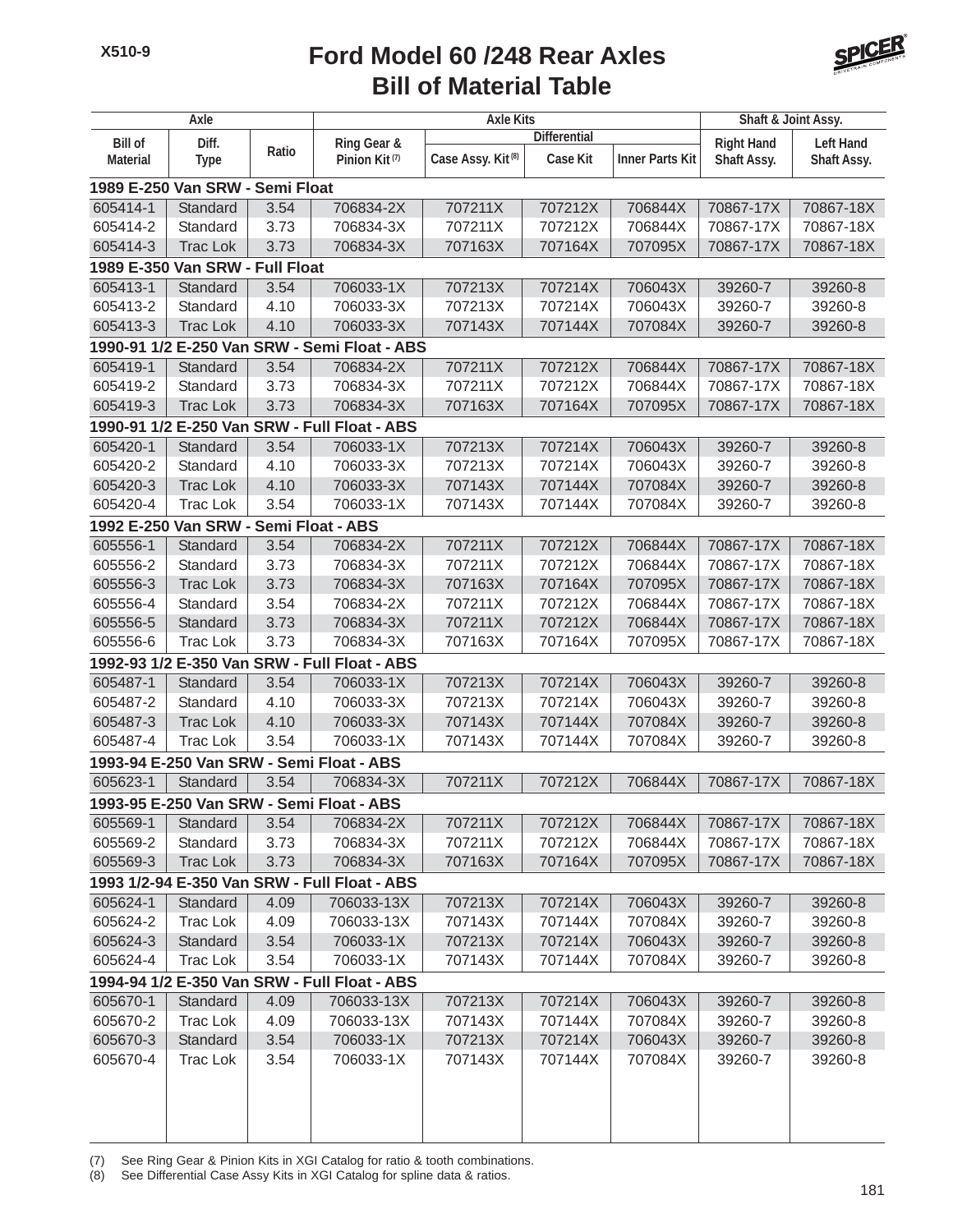

|                 | Axle                                     |       |                                           | <b>Axle Kits</b>              |                     |                        | Shaft & Joint Assy. |                  |
|-----------------|------------------------------------------|-------|-------------------------------------------|-------------------------------|---------------------|------------------------|---------------------|------------------|
| <b>Bill of</b>  | Diff.                                    |       | Ring Gear &                               |                               | <b>Differential</b> |                        | <b>Right Hand</b>   | <b>Left Hand</b> |
| <b>Material</b> | <b>Type</b>                              | Ratio | Pinion Kit <sup>(7)</sup>                 | Case Assy. Kit <sup>(8)</sup> | <b>Case Kit</b>     | <b>Inner Parts Kit</b> | Shaft Assy.         | Shaft Assy.      |
|                 | 1994-95 E-350 Van SRW - Full Float - ABS |       |                                           |                               |                     |                        |                     |                  |
| 605639-1        | Standard                                 | 3.54  | 706033-1X                                 | 707213X                       | 707214X             | 706043X                | 39260-7             | 39260-8          |
| 605639-2        | <b>Trac Lok</b>                          | 3.54  | 706033-1X                                 | 707143X                       | 707144X             | 707084X                | 39260-7             | 39260-8          |
| 605639-3        | Standard                                 | 3.73  | 706033-2X                                 | 707213X                       | 707214X             | 706043X                | 39260-7             | 39260-8          |
| 605639-4        | <b>Trac Lok</b>                          | 3.73  | 706033-2X                                 | 707143X                       | 707144X             | 707084X                | 39260-7             | 39260-8          |
| 605639-5        | Standard                                 | 4.09  | 706033-13X                                | 707213X                       | 707214X             | 706043X                | 39260-7             | 39260-8          |
| 605639-6        | <b>Trac Lok</b>                          | 4.09  | 706033-13X                                | 707143X                       | 707144X             | 707084X                | 39260-7             | 39260-8          |
|                 |                                          |       | 1994 1/2 E-350 Van SRW - Full Float - ABS |                               |                     |                        |                     |                  |
| 605713-1        | Standard                                 | 4.09  | 706033-13X                                | 707213X                       | 707214X             | 706043X                | 39260-7             | 39260-8          |
| 605713-2        | <b>Trac Lok</b>                          | 4.09  | 706033-13X                                | 707143X                       | 707144X             | 707084X                | 39260-7             | 39260-8          |
| 605713-3        | Standard                                 | 3.54  | 706033-1X                                 | 707213X                       | 707214X             | 706043X                | 39260-7             | 39260-8          |
| 605713-4        | <b>Trac Lok</b>                          | 3.54  | 706033-1X                                 | 707143X                       | 707144X             | 707084X                | 39260-7             | 39260-8          |
|                 |                                          |       | 1995-96 E-250 Van SRW - Semi Float - ABS  |                               |                     |                        |                     |                  |
| 605700-1        | Standard                                 | 3.54  | 706834-2X                                 | 707211X                       | 707212X             | 706844X                | 75344-1X            | 75344-2X         |
| 605700-2        | Standard                                 | 3.73  | 706834-3X                                 | 707211X                       | 707212X             | 706844X                | 75344-1X            | 75344-2X         |
| 605700-3        | <b>Trac Lok</b>                          | 3.73  | 706834-3X                                 | 707163X                       | 707164X             | 707095X                | 75344-1X            | 75344-2X         |
| 605700-4        | Standard                                 | 3.54  | 706834-2X                                 | 707211X                       | 707212X             | 706844X                | 75344-1X            | 75344-2X         |
| 605700-5        | Standard                                 | 3.73  | 706834-3X                                 | 707211X                       | 707212X             | 706844X                | 75344-1X            | 75344-2X         |
| 605700-6        | <b>Trac Lok</b>                          | 3.73  | 706834-3X                                 | 707163X                       | 707164X             | 707095X                | 75344-1X            | 75344-2X         |
|                 | 1995-96 E-350 Van SRW - Full Float - ABS |       |                                           |                               |                     |                        |                     |                  |
| 605684-1        | Standard                                 | 3.54  | 706033-1X                                 | 707213X                       | 707214X             | 706043X                | 39260-7             | 39260-8          |
| 605684-2        | Standard                                 | 3.54  | 706033-1X                                 | 707213X                       | 707214X             | 706043X                | 39260-7             | 39260-8          |
| 605684-3        | Standard                                 | 4.09  | 706033-13X                                | 707213X                       | 707214X             | 706043X                | 39260-7             | 39260-8          |
| 605684-4        | <b>Trac Lok</b>                          | 4.09  | 706033-13X                                | 707143X                       | 707144X             | 707084X                | 39260-7             | 39260-8          |
| 605684-5        | Standard                                 | 3.73  | 706033-2X                                 | 707213X                       | 707214X             | 706043X                | 39260-7             | 39260-8          |
| 605684-6        | <b>Trac Lok</b>                          | 3.73  | 706033-2X                                 | 707143X                       | 707144X             | 707084X                | 39260-7             | 39260-8          |
| 605684-7        | Standard                                 | 3.54  | 706033-1X                                 | 707213X                       | 707214X             | 706043X                | 39260-7             | 39260-8          |
| 605684-8        | <b>Trac Lok</b>                          | 3.54  | 706033-1X                                 | 707143X                       | 707144X             | 707084X                | 39260-7             | 39260-8          |
| 605684-9        | Standard                                 | 4.09  | 706033-13X                                | 707213X                       | 707214X             | 706043X                | 39260-7             | 39260-8          |
| 605684-10       | <b>Trac Lok</b>                          | 4.09  | 706033-13X                                | 707143X                       | 707144X             | 707084X                | 39260-7             | 39260-8          |
| 605684-11       | Standard                                 | 3.73  | 706033-2X                                 | 707213X                       | 707214X             | 706043X                | 39260-7             | 39260-8          |
| 605684-12       | <b>Trac Lok</b>                          | 3.73  | 706033-2X                                 | 707143X                       | 707144X             | 707084X                | 39260-7             | 39260-8          |
| 605685-1        | Standard                                 | 3.55  | 706033-15X                                | 707387X                       | 707214X             | 707389X                | 43811-16            | 43811-17         |
| 605685-2        | Trac Lok                                 | 3.55  | 706033-15X                                | 707388X                       | 707144X             | 707390X                | 43811-16            | 43811-17         |
| 605685-3        | Standard                                 | 4.10  | 706033-16X                                | 707387X                       | 707214X             | 707389X                | 43811-16            | 43811-17         |
| 605685-4        | Trac Lok                                 | 4.10  | 706033-16X                                | 707388X                       | 707144X             | 707390X                | 43811-16            | 43811-17         |
| 605685-5        | Standard                                 | 3.55  | 706033-15X                                | 707387X                       | 707214X             | 707389X                | 43811-16            | 43811-17         |
| 605685-6        | Trac Lok                                 | 3.55  | 706033-15X                                | 707388X                       | 707144X             | 707390X                | 43811-16            | 43811-17         |
| 605685-7        | Standard                                 | 4.10  | 706033-16X                                | 707387X                       | 707214X             | 707389X                | 43811-16            | 43811-17         |
| 605685-8        | Trac Lok                                 | 4.10  | 706033-16X                                | 707388X                       | 707144X             | 707390X                | 43811-16            | 43811-17         |
|                 |                                          |       | 1995-97 E-250 Van SRW - Semi Float - ABS  |                               |                     |                        |                     |                  |
| 605750-1        | Standard                                 | 3.73  | 706834-3X                                 | 707211X                       | 707212X             | 706844X                | 75344-1X            | 75344-2X         |
|                 | 1996 E-350 Van SRW - Full Float - ABS    |       |                                           |                               |                     |                        |                     |                  |
| 605843-1        | Standard                                 | 3.55  | 706033-15X                                | 707387X                       | 707214X             | 707389X                | 43811-16            | 43811-17         |
| 605843-2        | Trac Lok                                 | 3.55  | 706033-15X                                | 707388X                       | 707144X             | 707390X                | 43811-16            | 43811-17         |
| 605843-3        | Standard                                 | 4.10  | 706033-16X                                | 707387X                       | 707214X             | 707389X                | 43811-16            | 43811-17         |
| 605843-4        | Trac Lok                                 | 4.10  | 706033-16X                                | 707388X                       | 707144X             | 707390X                | 43811-16            | 43811-17         |
|                 |                                          |       |                                           |                               |                     |                        |                     |                  |

(7) See Ring Gear & Pinion Kits in XGI Catalog for ratio & tooth combinations.<br>(8) See Differential Case Assy Kits in XGI Catalog for spline data & ratios.

See Differential Case Assy Kits in XGI Catalog for spline data & ratios.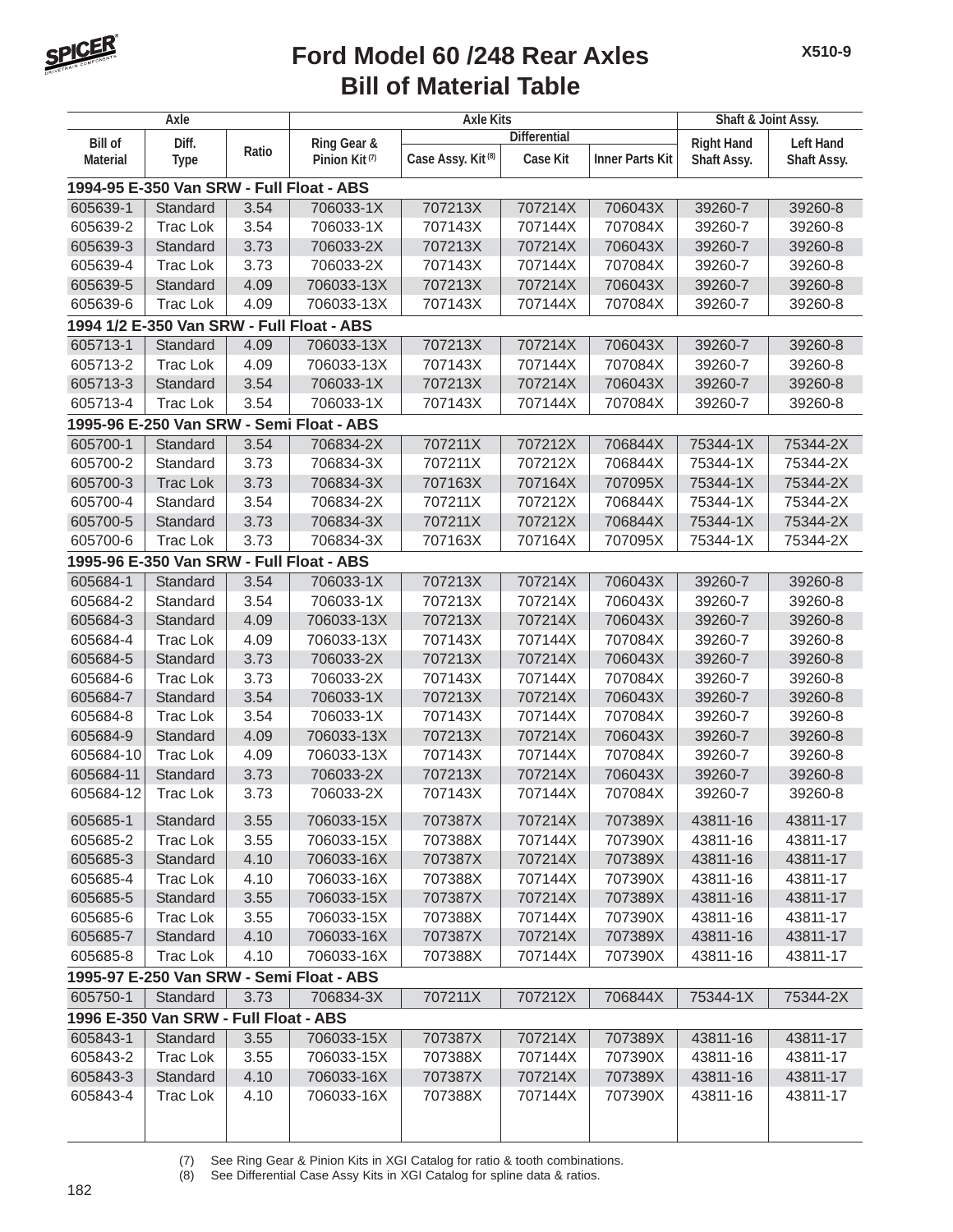

|                 | Axle            |       |                                              | <b>Axle Kits</b>              |                     |                        | Shaft & Joint Assy. |                  |
|-----------------|-----------------|-------|----------------------------------------------|-------------------------------|---------------------|------------------------|---------------------|------------------|
| <b>Bill of</b>  | Diff.           |       | Ring Gear &                                  |                               | <b>Differential</b> |                        | <b>Right Hand</b>   | <b>Left Hand</b> |
| <b>Material</b> | <b>Type</b>     | Ratio | Pinion Kit <sup>(7)</sup>                    | Case Assy. Kit <sup>(8)</sup> | Case Kit            | <b>Inner Parts Kit</b> | Shaft Assy.         | Shaft Assy.      |
|                 |                 |       | 1996-96 1/2 E-250 Van SRW - Semi Float - ABS |                               |                     |                        |                     |                  |
| 605841-1        | Standard        | 3.54  | 706834-2X                                    | 707211X                       | 707212X             | 706844X                | 75344-1X            | 75344-2X         |
| 605841-2        | <b>Trac Lok</b> | 3.54  | 706834-3X                                    | 707163X                       | 707164X             | 707095X                | 75344-1X            | 75344-2X         |
| 605841-3        | Standard        | 3.73  | 706834-3X                                    | 707211X                       | 707212X             | 706844X                | 75344-1X            | 75344-2X         |
| 605841-4        | <b>Trac Lok</b> | 3.73  | 706834-3X                                    | 707163X                       | 707164X             | 707095X                | 75344-1X            | 75344-2X         |
|                 |                 |       | 1996-96 1/2 E-350 Van SRW - Full Float - ABS |                               |                     |                        |                     |                  |
| 605842-1        | Standard        | 3.54  | 706033-1X                                    | 707213X                       | 707214X             | 706043X                | 39260-7             | 39260-8          |
| 605842-2        | <b>Trac Lok</b> | 3.54  | 706033-1X                                    | 707143X                       | 707144X             | 707084X                | 39260-7             | 39260-8          |
| 605842-3        | Standard        | 3.73  | 706033-2X                                    | 707213X                       | 707214X             | 706043X                | 39260-7             | 39260-8          |
| 605842-4        | <b>Trac Lok</b> | 3.73  | 706033-2X                                    | 707143X                       | 707144X             | 707084X                | 39260-7             | 39260-8          |
| 605842-5        | Standard        | 4.09  | 706033-13X                                   | 707213X                       | 707214X             | 706043X                | 39260-7             | 39260-8          |
| 605842-6        | <b>Trac Lok</b> | 4.09  | 706033-13X                                   | 707143X                       | 707144X             | 707084X                | 39260-7             | 39260-8          |
|                 |                 |       | 1996-97 E-250 Van SRW - Semi Float - ABS     |                               |                     |                        |                     |                  |
| 605859-1        | Standard        | 3.73  | 706834-3X                                    | 707211X                       | 707212X             | 706844X                | 75344-1X            | 75344-2X         |
|                 |                 |       | 1996-99 E-250 Van SRW - Semi Float - ABS     |                               |                     |                        |                     |                  |
| 605920-1        | Standard        | 3.73  | 706834-3X                                    | 707211X                       | 707212X             | 706844X                | 75344-1X            | 75344-2X         |
| 605921-1        | <b>Trac Lok</b> | 3.73  | 706834-3X                                    | 707163X                       | 707164X             | 707095X                | 75344-1X            | 75344-2X         |
|                 |                 |       | 1996 1/2 E-350 Van SRW - Full Float - ABS    |                               |                     |                        |                     |                  |
| 605934-1        | Standard        | 3.54  | 706033-1X                                    | 707213X                       | 707214X             | 706043X                | 39260-7             | 39260-8          |
| 605934-2        | <b>Trac Lok</b> | 3.54  | 706033-1X                                    | 707449X                       | 707144X             | 707084-1X              | 39260-7             | 39260-8          |
| 605934-3        | Standard        | 3.73  | 706033-2X                                    | 707213X                       | 707214X             | 706043X                | 39260-7             | 39260-8          |
| 605934-4        | <b>Trac Lok</b> | 3.73  | 706033-2X                                    | 707449X                       | 707144X             | 707084-1X              | 39260-7             | 39260-8          |
| 605934-5        | Standard        | 4.09  | 706033-13X                                   | 707213X                       | 707214X             | 706043X                | 39260-7             | 39260-8          |
| 605934-6        | <b>Trac Lok</b> | 4.09  | 706033-13X                                   | 707449X                       | 707144X             | 707084-1X              | 39260-7             | 39260-8          |
| 605935-1        | Standard        | 3.55  | 706033-15X                                   | 707387X                       | 707214X             | 707389X                | 43811-16            | 43811-17         |
| 605935-2        | <b>Trac Lok</b> | 3.55  | 706033-15X                                   | 707432X                       | 707144X             | 707434X                | 43811-16            | 43811-17         |
| 605935-3        | Standard        | 4.10  | 706033-16X                                   | 707387X                       | 707214X             | 707389X                | 43811-16            | 43811-17         |
| 605935-4        | <b>Trac Lok</b> | 4.10  | 706033-16X                                   | 707432X                       | 707144X             | 707434X                | 43811-16            | 43811-17         |
|                 |                 |       | 1996 1/2-97 E-250 Van SRW - Semi Float - ABS |                               |                     |                        |                     |                  |
| 605933-1        | Standard        | 3.54  | 706834-2X                                    | 707211X                       | 707212X             | 706844X                | 75344-1X            | 75344-2X         |
| 605933-3        | Standard        | 3.73  | 706834-3X                                    | 707211X                       | 707212X             | 706844X                | 75344-1X            | 75344-2X         |
| 605933-4        | <b>Trac Lok</b> | 3.73  | 706834-3X                                    | 707163X                       | 707164X             | 707095X                | 75344-1X            | 75344-2X         |
|                 |                 |       | 1997 1/2 E-250 Van SRW - Semi Float - ABS    |                               |                     |                        |                     |                  |
| 605947-1        | Standard        | 3.73  | 708125-4                                     | 707211-1X                     | 707212-1X           | 706844X                | 75344-1X            | 75344-2X         |
| 605947-2        | Trac Lok        | 3.73  | 708125-4                                     | 707427X                       | 707428X             | 707435X                | 75344-1X            | 75344-2X         |
| 605947-3        | Standard        | 4.09  | 708125-5                                     | 707211-1X                     | 707212-1X           | 706844X                | 75344-1X            | 75344-2X         |
| 605947-4        | <b>Trac Lok</b> | 4.09  | 708125-5                                     | 707427X                       | 707428X             | 707435X                | 75344-1X            | 75344-2X         |
|                 |                 |       | 1997 1/2 E-350 Van SRW - Full Float - ABS    |                               |                     |                        |                     |                  |
| 605948-1        | Standard        | 3.55  | 708125-6                                     | 707387-1X                     | 707214-1X           | 707389X                | 43811-16            | 43811-17         |
| 605948-2        | <b>Trac Lok</b> | 3.55  | 708125-6                                     | 707432X                       | 707433X             | 707434X                | 43811-16            | 43811-17         |
| 605948-3        | Standard        | 3.73  | 708125-4                                     | 707387-1X                     | 707214-1X           | 707389X                | 43811-16            | 43811-17         |
| 605948-4        | Trac Lok        | 3.73  | 708125-4                                     | 707432X                       | 707433X             | 707434X                | 43811-16            | 43811-17         |
| 605949-1        | Standard        | 4.10  | 708125-5                                     | 707387-1X                     | 707214-1X           | 707389X                | 43811-16            | 43811-17         |
| 605949-2        | Trac Lok        | 4.10  | 708125-5                                     | 707432X                       | 707433X             | 707434X                | 43811-16            | 43811-17         |
|                 |                 |       | 1997 1/2-98 E-250 Van SRW - Semi Float - ABS |                               |                     |                        |                     |                  |
| 606029-1        | Standard        | 4.09  | 708125-5                                     | 707211-1X                     | 707212-1X           | 706844X                | 75344-1X            | 75344-2X         |
| 606029-2        | Trac Lok        | 4.09  | 708125-5                                     | 707427X                       | 707428X             | 707435X                | 75344-1X            | 75344-2X         |

(7) See Ring Gear & Pinion Kits in XGI Catalog for ratio & tooth combinations.

(8) See Differential Case Assy Kits in XGI Catalog for spline data & ratios.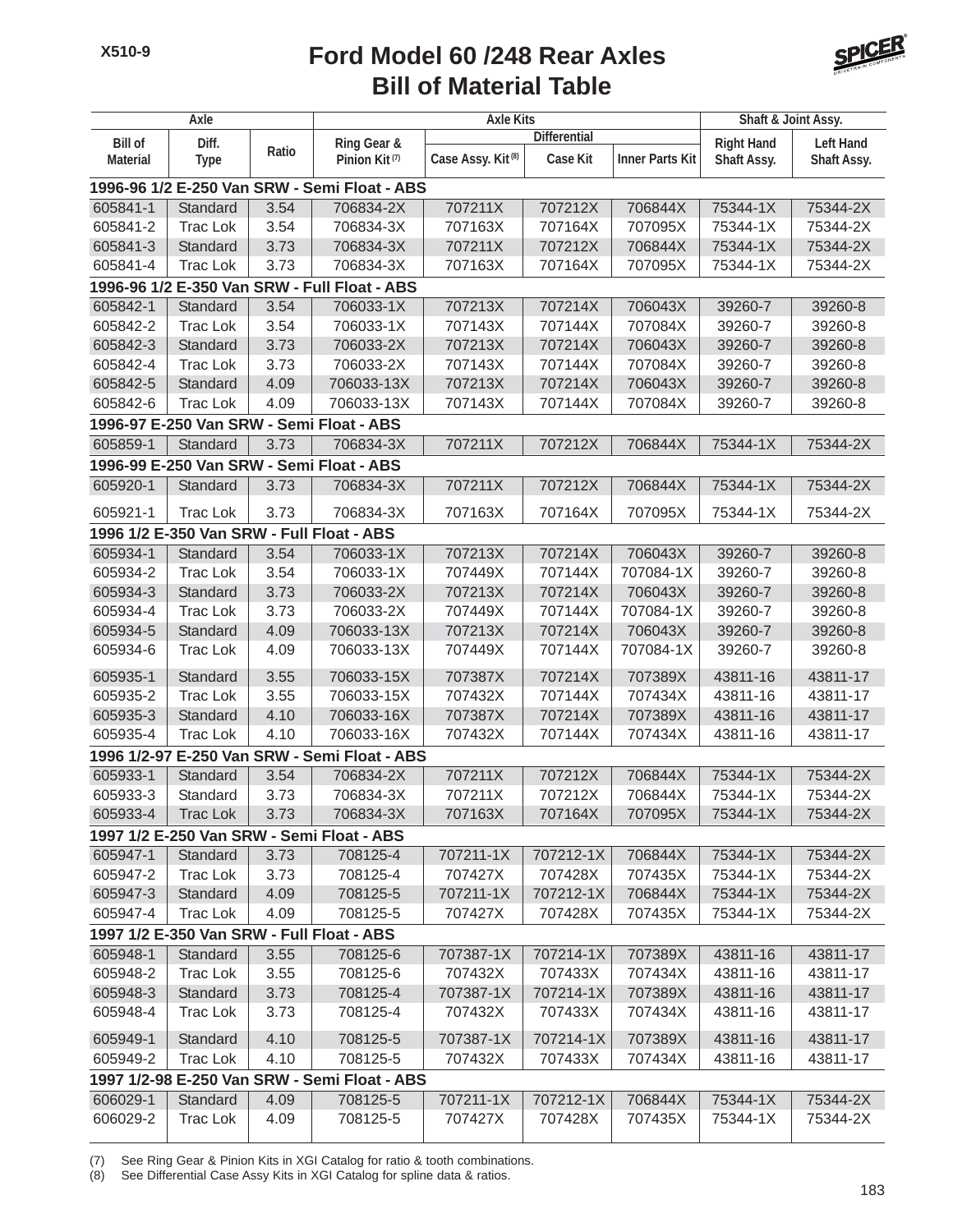

|                 | Axle                                  |       |                                              | <b>Axle Kits</b>              |                     |                        | Shaft & Joint Assy. |                  |
|-----------------|---------------------------------------|-------|----------------------------------------------|-------------------------------|---------------------|------------------------|---------------------|------------------|
| <b>Bill of</b>  | Diff.                                 |       | Ring Gear &                                  |                               | <b>Differential</b> |                        | <b>Right Hand</b>   | <b>Left Hand</b> |
| <b>Material</b> | <b>Type</b>                           | Ratio | Pinion Kit <sup>(7)</sup>                    | Case Assy. Kit <sup>(8)</sup> | <b>Case Kit</b>     | <b>Inner Parts Kit</b> | Shaft Assy.         | Shaft Assy.      |
|                 | 1998 E-350 Van SRW - Full Float - ABS |       |                                              |                               |                     |                        |                     |                  |
| 606049-1        | Standard                              | 3.55  | 708125-6                                     | 707387-1X                     | 707214-1X           | 707389X                | 43811-16            | 43811-17         |
| 606049-2        | <b>Trac Lok</b>                       | 3.55  | 708125-6                                     | 707432X                       | 707433X             | 707434X                | 43811-16            | 43811-17         |
| 606049-3        | Standard                              | 3.73  | 708125-4                                     | 707387-1X                     | 707214-1X           | 707389X                | 43811-16            | 43811-17         |
| 606049-4        | <b>Trac Lok</b>                       | 3.73  | 708125-4                                     | 707432X                       | 707433X             | 707434X                | 43811-16            | 43811-17         |
| 606050-1        | Standard                              | 4.10  | 708125-5                                     | 707387-1X                     | 707214-1X           | 707389X                | 43811-16            | 43811-17         |
| 606050-2        | <b>Trac Lok</b>                       | 4.10  | 708125-5                                     | 707432X                       | 707433X             | 707434X                | 43811-16            | 43811-17         |
|                 | 1998 E-250 Van SRW - Semi Float - ABS |       |                                              |                               |                     |                        |                     |                  |
| 606163-1        | <b>Trac Lok</b>                       | 4.09  | 708125-5                                     | 707427X                       | 707428X             | 707435X                | 75344-1X            | 75344-2X         |
|                 |                                       |       | 1998-98 1/2 E-250 Van SRW - Semi Float - ABS |                               |                     |                        |                     |                  |
| 606017-1        | Standard                              | 3.73  | 708125-4                                     | 707211-1X                     | 707212-1X           | 706844X                | 75344-1X            | 75344-2X         |
| 606017-2        | <b>Trac Lok</b>                       | 3.73  | 708125-4                                     | 707427X                       | 707428X             | 707435X                | 75344-1X            | 75344-2X         |
| 606017-3        | Standard                              | 4.09  | 708125-5                                     | 707211-1X                     | 707212-1X           | 706844X                | 75344-1X            | 75344-2X         |
| 606017-4        | <b>Trac Lok</b>                       | 4.09  | 708125-5                                     | 707427X                       | 707428X             | 707435X                | 75344-1X            | 75344-2X         |
|                 |                                       |       | 1998 1/2-99 E-250 Van SRW - Semi Float - ABS |                               |                     |                        |                     |                  |
| 606102-1        | <b>Trac Lok</b>                       | 4.09  | 708125-5                                     | 707427X                       | 707428X             | 707435X                | 75344-1X            | 75344-2X         |
| 606161-1        | Standard                              | 3.73  | 708125-4                                     | 707211-1X                     | 707212-1X           | 706844X                | 75344-1X            | 75344-2X         |
| 606161-2        | <b>Trac Lok</b>                       | 3.73  | 708125-4                                     | 707427X                       | 707428X             | 707435X                | 75344-1X            | 75344-2X         |
| 606161-3        | Standard                              | 4.09  | 708125-5                                     | 707211-1X                     | 707212-1X           | 706844X                | 75344-1X            | 75344-2X         |
| 606161-4        | <b>Trac Lok</b>                       | 4.09  | 708125-5                                     | 707427X                       | 707428X             | 707435X                | 75344-1X            | 75344-2X         |
|                 |                                       |       | 1998 1/2-99 E-350 Van SRW - Full Float - ABS |                               |                     |                        |                     |                  |
| 606162-1        | Standard                              | 3.55  | 708125-6                                     | 707387-1X                     | 707214-1X           | 707389X                | 43811-16            | 43811-17         |
| 606162-2        | <b>Trac Lok</b>                       | 3.55  | 708125-6                                     | 707432X                       | 707433X             | 707434X                | 43811-16            | 43811-17         |
| 606162-3        | Standard                              | 3.73  | 708125-4                                     | 707387-1X                     | 707214-1X           | 707389X                | 43811-16            | 43811-17         |
| 606162-4        | <b>Trac Lok</b>                       | 3.73  | 708125-4                                     | 707432X                       | 707433X             | 707434X                | 43811-16            | 43811-17         |
| 606162-5        | Standard                              | 4.10  | 718125-5                                     | 707387-1X                     | 707214-1X           | 707389X                | 43811-16            | 43811-17         |
| 606162-6        | <b>Trac Lok</b>                       | 4.10  | 707430-3X                                    | 707432X                       | 707433X             | 707434X                | 43811-16            | 43811-17         |
|                 |                                       |       |                                              |                               |                     |                        |                     |                  |
|                 |                                       |       |                                              |                               |                     |                        |                     |                  |
|                 |                                       |       |                                              |                               |                     |                        |                     |                  |
|                 |                                       |       |                                              |                               |                     |                        |                     |                  |
|                 |                                       |       |                                              |                               |                     |                        |                     |                  |
|                 |                                       |       |                                              |                               |                     |                        |                     |                  |
|                 |                                       |       |                                              |                               |                     |                        |                     |                  |
|                 |                                       |       |                                              |                               |                     |                        |                     |                  |
|                 |                                       |       |                                              |                               |                     |                        |                     |                  |
|                 |                                       |       |                                              |                               |                     |                        |                     |                  |
|                 |                                       |       |                                              |                               |                     |                        |                     |                  |
|                 |                                       |       |                                              |                               |                     |                        |                     |                  |
|                 |                                       |       |                                              |                               |                     |                        |                     |                  |
|                 |                                       |       |                                              |                               |                     |                        |                     |                  |
|                 |                                       |       |                                              |                               |                     |                        |                     |                  |
|                 |                                       |       |                                              |                               |                     |                        |                     |                  |
|                 |                                       |       |                                              |                               |                     |                        |                     |                  |
|                 |                                       |       |                                              |                               |                     |                        |                     |                  |
|                 |                                       |       |                                              |                               |                     |                        |                     |                  |
|                 |                                       |       |                                              |                               |                     |                        |                     |                  |
|                 |                                       |       |                                              |                               |                     |                        |                     |                  |

- (7) See Ring Gear & Pinion Kits in XGI Catalog for ratio & tooth combinations.<br>(8) See Differential Case Assy Kits in XGI Catalog for spline data & ratios.
	- See Differential Case Assy Kits in XGI Catalog for spline data & ratios.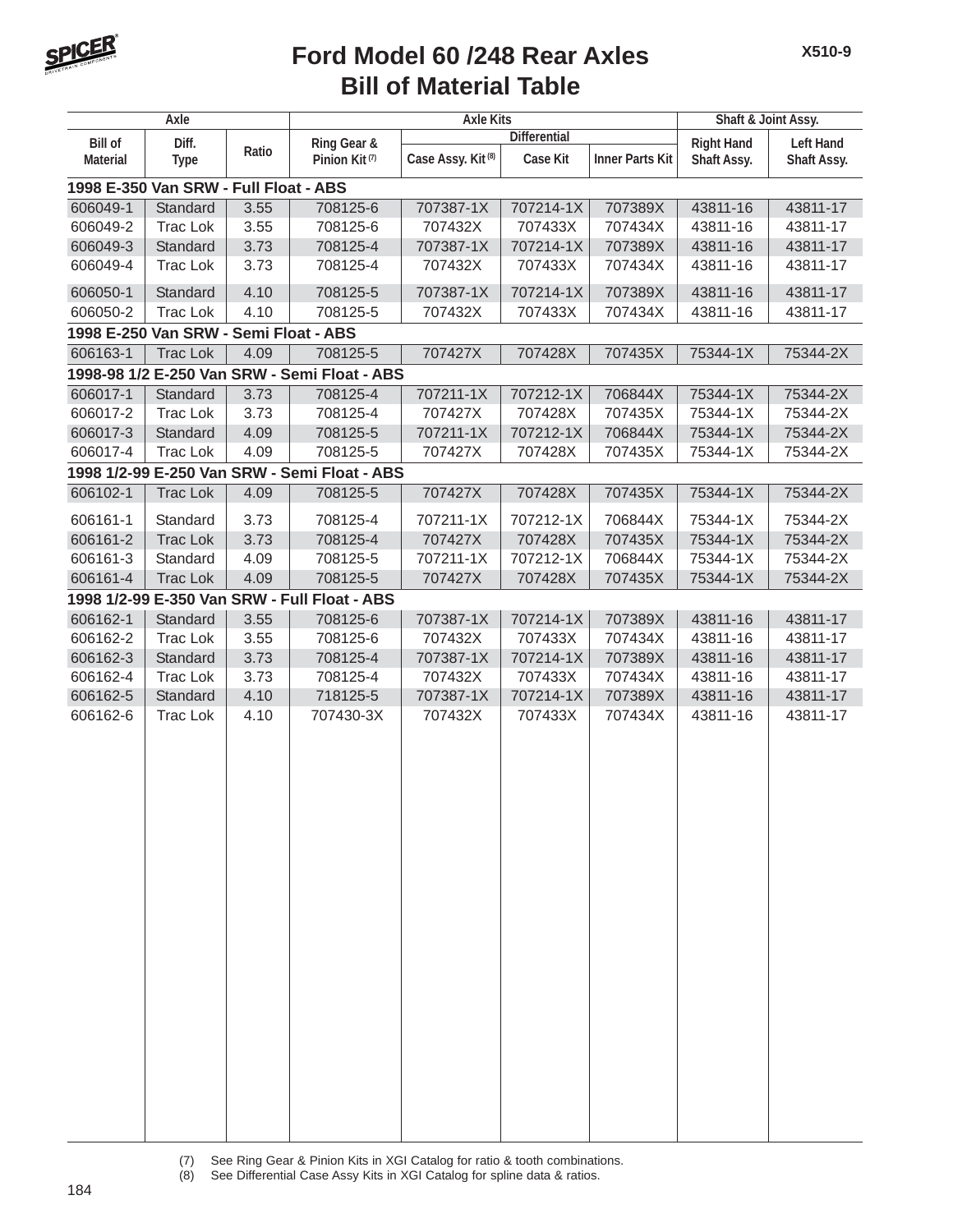

|                  |                                                |                              | Kits & Parts - Use With All Applications |                  |                          |                          |           |
|------------------|------------------------------------------------|------------------------------|------------------------------------------|------------------|--------------------------|--------------------------|-----------|
|                  | <b>Description &amp; Item Number (Refer to</b> |                              |                                          |                  | <b>Bills of Material</b> |                          |           |
|                  | "Exploded View" at the front of this section)  |                              | 603725                                   | 603901<br>603926 | 603943                   | 605020                   | 605031    |
| $\mathbf{1}$     | PKG - Diff & Pinion Bearing Shim               |                              | 706375X                                  | 706674X          | 706798X                  | 706674X                  | 706798X   |
| $\overline{2}$   | PKG - Diff & Pinion Bearing Shim               | $\overline{\phantom{a}}$     | 706359X                                  | 706672X          | 706796X                  | 706672X                  | 706796X   |
| 3                | Baffle - Pinion Bearing                        | 5                            | 30982                                    | 30982            | 30982                    | 30982                    | 30982     |
| 4                | End Yoke/Companion Flange Assy                 | 10                           | 2-4-3801X                                | 2-4-5311X        | 2-4-5311X                | 2-4-5311X                | 2-4-5311X |
| 5                | Slinger - End Yoke                             | 11                           | 34952                                    | 34592            | 34592                    | 41195                    | 34592     |
| 6                | KIT - Carrier Cover                            | $\overline{\phantom{a}}$     | 707108X                                  | 707108X          | 707108X                  | 707108X                  | 707108X   |
| $\overline{7}$   | <b>Carrier Cover</b>                           | 14                           | 42799-2                                  | 42799-2          | 42799-2                  | 42799-2                  | 42799-2   |
| 8                | <b>Bolt - Carrier Cover</b>                    | 15                           | 34822                                    | 34822            | 34822                    | 34822                    | 34822     |
| $\boldsymbol{9}$ | Plug - Carrier Cover                           | 16                           | 43180                                    | 43180            | 43180                    | 43180                    | 43180     |
| 10               | KIT - Differential Bearing                     | 20                           | 706047X                                  | 706047X          | 706047X                  | 706047X                  | 706047X   |
| 11               | PKG - Differential Bearing Shim                | 21                           | 708012                                   | 708012           | 708012                   | 708012                   | 708012    |
| 12               | Bolt - Drive Gear (qty 12)                     | 23                           | 30266                                    | 30266            | 30266                    | 30266                    | 30266     |
| 13               | Gear - Differential (std)                      | 25                           | 34394                                    | 34394            | 39232                    | 34394                    | 39232     |
| 14               | Spacer\Shim - Differential Bearing             | 29                           | $\overline{\phantom{0}}$                 |                  |                          |                          |           |
| 15               | <b>Tone Ring</b>                               | 30                           | $\overline{\phantom{0}}$                 |                  | $\equiv$                 | $\equiv$                 |           |
| 16               | Lock - Differential Shaft                      | 31                           | 44810                                    | 44810            | 40131-1                  | 44810                    | 40131-1   |
| 17               | Seal - Hub (Full Float)                        | 34                           | 46004                                    | 46004            |                          | 46004                    |           |
| 18               | Spindle Nut (Full Float)                       | 38                           |                                          |                  |                          |                          |           |
| 19               | Spindle Nut (Full Float - LH)                  | $\overline{\phantom{a}}$     | $\overline{\phantom{0}}$                 |                  | $\equiv$                 | $\overline{\phantom{0}}$ | L,        |
| 20               | KIT - Unit Bearing & Seal (Semi Float)         | $\overline{\phantom{a}}$     | $\overline{\phantom{0}}$                 | $\equiv$         | 706847X                  | $\overline{\phantom{0}}$ | 706847X   |
| 21               | Seal - Inboard Oil                             | 42                           |                                          |                  | 39246                    | $\equiv$                 | 39246     |
| 22               | Gear - Differential (t/l)                      | 46                           | 35803                                    | 35803            | 39256                    | 35803                    | 39256     |
| 23               | Bolt - Axle Shaft (Full Float)                 | 49                           |                                          |                  |                          | 39694                    |           |
| 24               | Bolt - Axle Shaft (Semi Float)                 | 50                           |                                          |                  | 39414                    |                          | 39414     |
| 25               | KIT - Differential Plate & Disc (t/l)          | $\overline{\phantom{a}}$     | 707083X                                  | 707083X          | 707083X                  | 707083X                  | 707083X   |
| 26               | KIT - RH Rear Axle Shaft                       | $\overline{\phantom{a}}$     |                                          |                  | 706746-1X                |                          | 706746-3X |
| 27               | KIT - LH Rear Axle Shaft                       | $\overline{\phantom{a}}$     |                                          |                  | 706746-2X                | $\overline{\phantom{0}}$ | 706746-4X |
|                  |                                                |                              | 605086                                   | 605089           | 605145                   | 605146                   | 605169    |
| $\mathbf{1}$     | PKG - Diff & Pinion Bearing Shim               | $\blacksquare$               | 706838X                                  | 706838X          | 706838X                  | 706838X                  | 706838X   |
| 2                | PKG - Diff & Pinion Bearing Shim               | $\overline{\phantom{a}}$     | 706836X                                  | 706836X          | 706836X                  | 706836X                  | 706836X   |
| $\mathfrak{S}$   | Baffle - Pinion Bearing                        | 5                            | 30982                                    | 30982            | 30982                    | 30982                    | 30982     |
| 4                | End Yoke/Companion Flange Assy                 | 10                           | $2 - 4 - 5311X$                          | 2-4-5311X        | 2-4-5311X                | 2-4-5311X                | 2-4-8051X |
| $\sqrt{5}$       | Slinger - End Yoke                             | 11                           | 34592                                    | 34592            | 34592                    | 34592                    | 41195     |
| 6                | KIT - Carrier Cover                            | $\overline{\phantom{a}}$     | 707108X                                  | 707108X          | 707108X                  | 707106X                  | 707108X   |
| $\overline{7}$   | <b>Carrier Cover</b>                           | 14                           | 42799-2                                  | 42799-2          | 42799-2                  | 42799-1                  | 42799-2   |
| 8                | <b>Bolt – Carrier Cover</b>                    | 15                           | 34822                                    | 34822            | 34822                    | 34822                    | 34822     |
| $9\,$            | Plug - Carrier Cover                           | 16                           | 43180                                    | 43180            | 43180                    | 43180                    | 43180     |
| 10               | KIT - Differential Bearing                     | 20                           | 706047X                                  | 706047X          | 706047X                  | 706047X                  | 706047X   |
| 11               | PKG - Differential Bearing Shim                | 21                           | 708012                                   | 708012           | 708012                   | 708012                   | 708012    |
| 12               | Bolt - Drive Gear (qty 12)                     | 23                           | 30266                                    | 30266            | 30266                    | 30266                    | 30266     |
| 13               | Gear - Differential (std)                      | 25                           | 39232                                    | 39232            | 39232                    | 39232                    | 39232     |
| 14               | Spacer\Shim - Differential Bearing             | 29                           |                                          |                  |                          |                          |           |
| 15               | Tone Ring                                      | 30                           |                                          |                  |                          |                          |           |
| 16               | Lock - Differential Shaft                      | 31                           | 40131-1                                  | 40131-1          | 40131-1                  | 40131-1                  | 40131-1   |
| 17               | Seal - Hub (Full Float)                        | 34                           |                                          |                  |                          |                          |           |
| 18               | Spindle Nut (Full Float)                       | 38                           |                                          |                  |                          |                          |           |
| 19               | Spindle Nut (Full Float - LH)                  | $\overline{\phantom{a}}$     |                                          |                  |                          |                          |           |
| 20               | KIT - Unit Bearing & Seal (Semi Float)         | $\qquad \qquad \blacksquare$ | 706847X                                  | 706847X          | 706847X                  | 706847X                  | 706847X   |
| 21               | Seal - Inboard Oil                             | 42                           | 39246                                    | 39246            | 39246                    | 39246                    | 39246     |
| 22               | Gear - Differential (t/l)                      | 46                           | 39256                                    | 39256            | 39256                    | 39256                    | 39256     |
| 23               | Bolt - Axle Shaft (Full Float)                 | 49                           |                                          |                  |                          |                          |           |
| 24               | Bolt - Axle Shaft (Semi Float)                 | 50                           | 39414                                    | 39414            | 40751/40752              | 40751/40752              | 39414     |
| 25               | $KIT$ – Differential Plate & Disc (t/l)        | $\blacksquare$               | 707083X                                  | 707083X          | 707083X                  | 707083X                  | 707083X   |
| 26               | KIT - RH Rear Axle Shaft                       | $\qquad \qquad \blacksquare$ | 706846-1X                                | 706846-3X        | 706846-5X                | 706846-7X                | 706846-1X |
| 27               | KIT - LH Rear Axle Shaft                       | $\overline{\phantom{a}}$     | 706846-2X                                | 706846-4X        | 706846-6X                | 706846-8X                | 706846-2X |

(See next page for additional bills of material)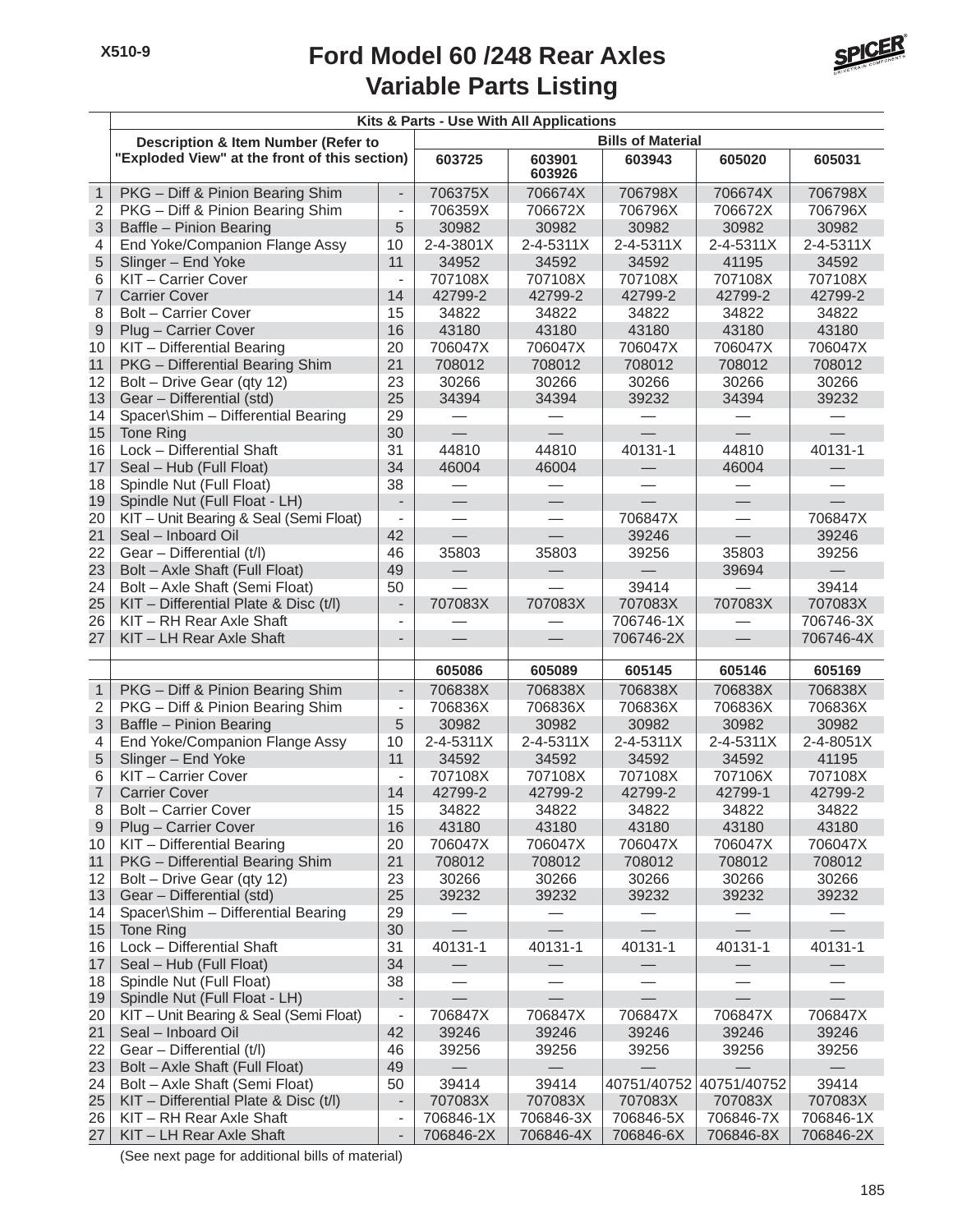

|                     |                                                                         |                                | Kits & Parts - Use With All Applications |                          |                          |                    |                                   |  |  |  |
|---------------------|-------------------------------------------------------------------------|--------------------------------|------------------------------------------|--------------------------|--------------------------|--------------------|-----------------------------------|--|--|--|
|                     | Description & Item Number (Refer to                                     |                                |                                          |                          | <b>Bills of Material</b> |                    |                                   |  |  |  |
|                     | "Exploded View" at the front of this section)                           |                                | 605179<br>605211<br>605251               | 605254                   | 605298                   | 605355             | 605413                            |  |  |  |
| $\mathbf{1}$        | PKG - Diff & Pinion Bearing Shim                                        | $\overline{a}$                 | 706838X                                  | 706838X                  | 706838X                  | 706674X            | 706674X                           |  |  |  |
| $\overline{2}$      | PKG - Diff & Pinion Bearing Shim                                        | $\overline{a}$                 | 706836X                                  | 706836X                  | 706836X                  | 706672X            | 706672X                           |  |  |  |
| 3                   | Baffle - Pinion Bearing                                                 | 5                              | 30982                                    | 30982                    | 30982                    | 30982              | 30982                             |  |  |  |
| 4                   | End Yoke/Companion Flange Assy                                          | 10                             | 2-4-8051X                                | 2-4-8051X                | 2-4-8051X                | 2-4-8051X          | 2-4-8051X                         |  |  |  |
| 5                   | Slinger - End Yoke                                                      | 11                             | 41195                                    | 41195                    | 41195                    | 41195              | 41195                             |  |  |  |
| 6                   | KIT - Carrier Cover                                                     | $\blacksquare$                 | 707108X                                  | 707106X                  | 707108X                  | 707108X            | 707108X                           |  |  |  |
| $\overline{7}$      | <b>Carrier Cover</b>                                                    | 14                             | 42799-2                                  | 42799-1                  | 42799-2                  | 42799-2            | 42799-2                           |  |  |  |
| 8                   | <b>Bolt - Carrier Cover</b>                                             | 15                             | 34822                                    | 34822                    | 34822                    | 34822              | 34822                             |  |  |  |
| $\mathsf 9$         | Plug - Carrier Cover                                                    | 16                             | 43180                                    | 43180                    | 43180                    | 43180              | 43180                             |  |  |  |
| 10                  | KIT - Differential Bearing                                              | 20                             | 706047X                                  | 706047X                  | 706047X                  | 706047X            | 706047X                           |  |  |  |
| 11                  | PKG - Differential Bearing Shim                                         | 21                             | 708012                                   | 708012                   | 708012                   | 708012             | 708012                            |  |  |  |
| 12                  | Bolt - Drive Gear (qty 12)                                              | 23                             | 30266                                    | 30266                    | 30266                    | 30266              | 30266                             |  |  |  |
| 13                  | Gear - Differential (std)                                               | 25                             | 39232                                    | 39232                    | 39232                    | 34394              | 34394                             |  |  |  |
| 14                  | Spacer\Shim - Differential Bearing                                      | 29                             |                                          |                          |                          |                    | 42563                             |  |  |  |
| 15                  | Tone Ring                                                               | 30                             |                                          |                          |                          |                    | $\overbrace{\phantom{12333}}$     |  |  |  |
| 16                  | Lock - Differential Shaft                                               | 31                             | 40131-1                                  | 40131-1                  | 40131-1                  | 44810              | 44810                             |  |  |  |
| 17                  | Seal - Hub (Full Float)                                                 | 34                             |                                          |                          |                          | 46004              | 46004                             |  |  |  |
| 18                  | Spindle Nut (Full Float)                                                | 38                             | $\equiv$                                 |                          |                          | 43075              | 43075                             |  |  |  |
| 19                  | Spindle Nut (Full Float - LH)                                           | $\overline{\phantom{a}}$       |                                          |                          |                          | 43076              | 43076                             |  |  |  |
| 20                  | KIT - Unit Bearing & Seal (Semi Float)                                  | $\qquad \qquad \blacksquare$   | 706847X                                  | 706847X                  | 706847X                  |                    |                                   |  |  |  |
| 21                  | Seal - Inboard Oil                                                      | 42                             | 39246                                    | 39246                    | 39246                    |                    | $\overline{\phantom{0}}$<br>35803 |  |  |  |
| 22                  | Gear - Differential (t/l)                                               | 46                             | 39256                                    | 39256                    | 39256                    | 35803              |                                   |  |  |  |
| 23                  | Bolt - Axle Shaft (Full Float)                                          | 49                             |                                          |                          |                          | 39694              | 39694                             |  |  |  |
| 24<br>25            | Bolt - Axle Shaft (Semi Float)<br>KIT - Differential Plate & Disc (t/l) | 50<br>$\overline{\phantom{a}}$ | 39414<br>707083X                         | 41554<br>707083X         | 44827<br>707083X         | 707083X            | 707083X                           |  |  |  |
| 26                  | KIT - RH Rear Axle Shaft                                                | $\overline{a}$                 | 706846-3X                                |                          | 706846-17X               |                    |                                   |  |  |  |
| 27                  | KIT - LH Rear Axle Shaft                                                | $\overline{a}$                 | 706846-4X                                |                          | 706846-18X               |                    |                                   |  |  |  |
|                     |                                                                         |                                |                                          |                          |                          |                    |                                   |  |  |  |
|                     |                                                                         |                                | 605414                                   | 605419                   | 605420                   | 605487             | 605556                            |  |  |  |
| $\mathbf{1}$        | PKG - Diff & Pinion Bearing Shim                                        | $\overline{a}$                 | 706838X                                  | 706838X                  | 706674X                  | 706674X            | 706838X                           |  |  |  |
| $\overline{2}$      | PKG - Diff & Pinion Bearing Shim                                        | $\overline{\phantom{a}}$       | 706836X                                  | 706836X                  | 706672X                  | 706672X            | 706836X                           |  |  |  |
| 3                   | Baffle - Pinion Bearing                                                 | 5                              | 30982                                    | 30982                    | 30982                    | 30982              | 30982                             |  |  |  |
| 4                   | End Yoke/Companion Flange Assy                                          | 10                             | 2-4-8051X                                | 2-4-8051X                | 2-4-8051X                | 2-4-8051X          | 2-4-8051X                         |  |  |  |
| 5                   | Slinger - End Yoke                                                      | 11                             | 41195                                    | 41195                    | 41195                    | 41195              | 41195                             |  |  |  |
| 6                   | KIT - Carrier Cover<br><b>Carrier Cover</b>                             | $\blacksquare$<br>14           | 707108X<br>42799-2                       | 707217X<br>42799-2       | 707217X<br>42799-2       | 707217X<br>42799-2 | 707217X<br>42799-2                |  |  |  |
| $\overline{7}$<br>8 | <b>Bolt - Carrier Cover</b>                                             | 15                             | 34822                                    | 34822                    |                          | 34822              | 34822                             |  |  |  |
| 9                   | Plug - Carrier Cover                                                    | 16                             | 43180                                    | 43181                    | 34822<br>43181           | 43181              | 43181                             |  |  |  |
| 10                  | KIT - Differential Bearing                                              | 20                             | 706047X                                  | 706047X                  | 706047X                  | 706047X            | 706047X                           |  |  |  |
| 11                  | PKG - Differential Bearing Shim                                         | 21                             | 708012                                   | 708012                   | 708012                   | 708012             | 708012                            |  |  |  |
| 12                  | Bolt - Drive Gear (qty 12)                                              | 23                             | 30266                                    | 30266                    | 30266                    | 30266              | 30266                             |  |  |  |
| 13                  | Gear - Differential (std)                                               | 25                             | 39232                                    | 39232                    | 34394                    | 34394              | 39232                             |  |  |  |
| 14                  | Spacer\Shim - Differential Bearing                                      | 29                             | 42563                                    | 42563                    | 42563                    | 42563              | 42563                             |  |  |  |
| 15                  | Tone Ring                                                               | 30                             |                                          | 42928                    | 42928                    | 42928              | 42928                             |  |  |  |
| 16                  | Lock - Differential Shaft                                               | 31                             | 40131-1                                  | 40131-1                  | 44810                    | 44810              | 40131-1                           |  |  |  |
| 17                  | Seal - Hub (Full Float)                                                 | 34                             | $\qquad \qquad -$                        | $\overline{\phantom{0}}$ | 46004                    | 46004              |                                   |  |  |  |
| 18                  | Spindle Nut (Full Float)                                                | 38                             | $\qquad \qquad$                          | —                        | 43075                    | 43075              |                                   |  |  |  |
| 19                  | Spindle Nut (Full Float - LH)                                           | $\overline{\phantom{a}}$       |                                          |                          | 43075                    | 43075              |                                   |  |  |  |
| 20                  | KIT - Unit Bearing & Seal (Semi Float)                                  | $\overline{\phantom{a}}$       | 706847X                                  | 706847X                  |                          |                    | 706847X                           |  |  |  |
| 21                  | Seal - Inboard Oil                                                      | 42                             | 39246                                    | 39246                    |                          | 39246              | 39246                             |  |  |  |
| 22                  | Gear - Differential (t/l)                                               | 46                             | 39256                                    | 39256                    | 35803                    | 35803              | 39256                             |  |  |  |
| 23                  | Bolt - Axle Shaft (Full Float)                                          | 49                             |                                          |                          | 39694                    | 39694              |                                   |  |  |  |
| 24                  | Bolt - Axle Shaft (Semi Float)                                          | 50                             | 44827                                    | 44827                    |                          |                    | 44827                             |  |  |  |
| 25                  | KIT - Differential Plate & Disc (t/l)                                   | $\overline{\phantom{a}}$       | 707083X                                  | 707083X                  | 707083X                  | 707083X            | 707083X                           |  |  |  |
| 26                  | KIT - RH Rear Axle Shaft                                                | $\overline{a}$                 | 706846-17X                               | 706846-17X               |                          |                    | 706846-17X                        |  |  |  |
| 27                  | KIT - LH Rear Axle Shaft                                                | $\overline{a}$                 | 706846-18X                               | 706846-18X               |                          |                    | 706846-18X                        |  |  |  |
|                     |                                                                         |                                |                                          |                          |                          |                    |                                   |  |  |  |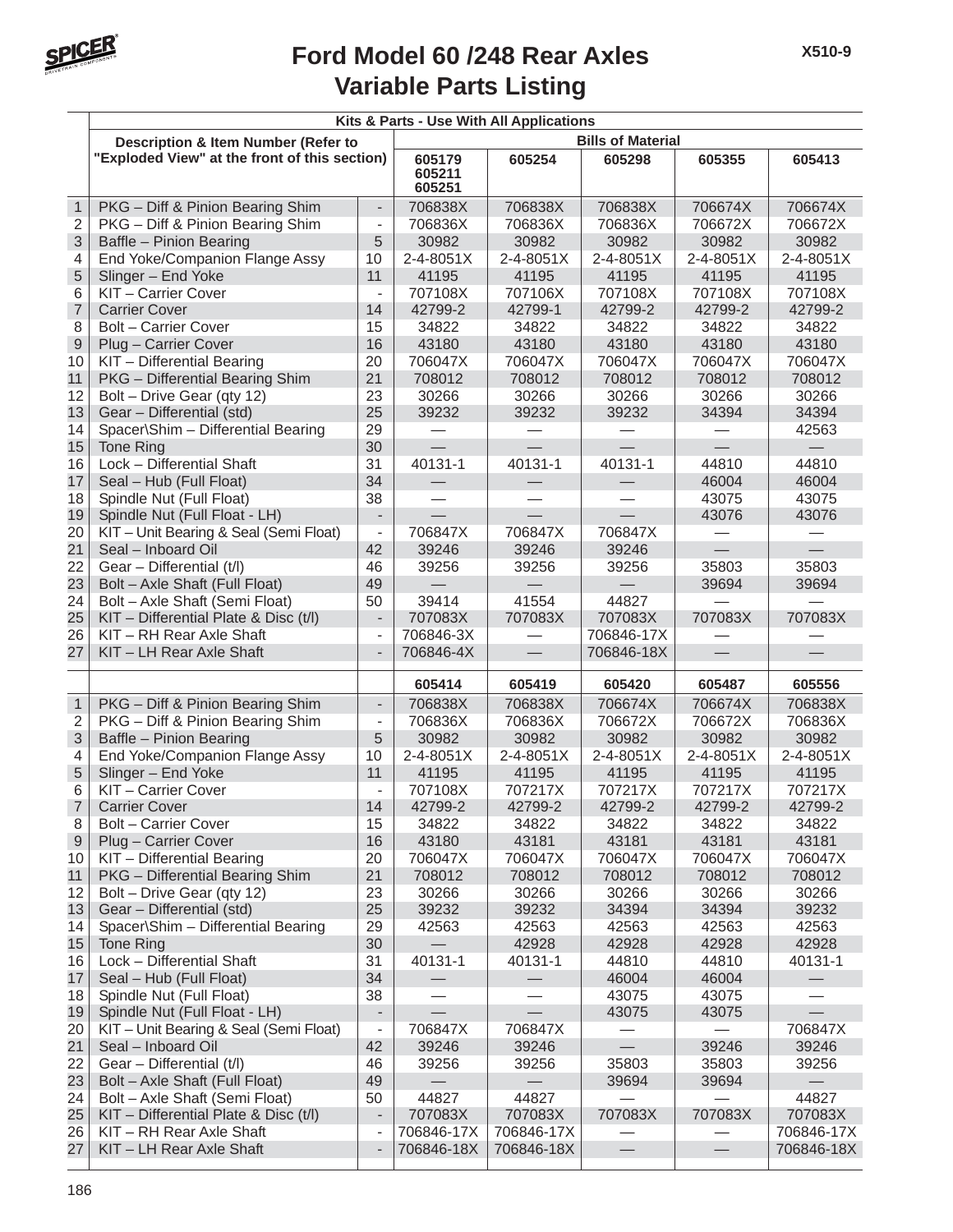

|                  |                                                               |                              |                 | Kits & Parts - Use With All Applications |                          |                          |                          |
|------------------|---------------------------------------------------------------|------------------------------|-----------------|------------------------------------------|--------------------------|--------------------------|--------------------------|
|                  | <b>Description &amp; Item Number (Refer to</b>                |                              |                 |                                          | <b>Bills of Material</b> |                          |                          |
|                  | "Exploded View" at the front of this section)                 |                              | 605569          | 605623                                   | 605624                   | 605639                   | 605670                   |
| $\mathbf{1}$     | PKG - Diff & Pinion Bearing Shim                              | $\overline{\phantom{a}}$     | 706375X         | 706838X                                  | 706375X                  | 706375X                  | 706375X                  |
| $\overline{2}$   | PKG - Diff & Pinion Bearing Shim                              | $\overline{\phantom{0}}$     | 706359X         | 706836X                                  | 706359X                  | 706359X                  | 706359X                  |
| 3                | Baffle - Pinion Bearing                                       | 5                            | 30982           | 30982                                    | 30982                    | 30982                    | 30982                    |
| 4                | End Yoke/Companion Flange Assy                                | 10                           | 2-4-8051X       | 2-4-8051X                                | 3-4-13031-1X             | $2 - 4 - 8051X$          | 3-4-13031-1X             |
| 5                | Slinger - End Yoke                                            | 11                           | 41195           | 41195                                    | 41195                    | 41195                    | 41195                    |
| 6                | KIT - Carrier Cover                                           | $\blacksquare$               | 707217X         | 707217X                                  | 707217X                  | 707217X                  | 707217X                  |
| $\overline{7}$   | <b>Carrier Cover</b>                                          | 14                           | 42799-2         | 42799-2                                  | 42799-2                  | 42799-2                  | 42799-2                  |
| 8                | <b>Bolt - Carrier Cover</b>                                   | 15                           | 34822           | 34822                                    | 34822                    | 34822                    | 34822                    |
| $\boldsymbol{9}$ | Plug - Carrier Cover                                          | 16                           | 43181           | 43181                                    | 43181                    | 43181                    | 43181                    |
| 10               | KIT - Differential Bearing                                    | 20                           | 706047X         | 706047X                                  | 706047X                  | 706047X                  | 706047X                  |
| 11               | PKG - Differential Bearing Shim                               | 21                           | 708012          | 708012                                   | 708012                   | 708012                   | 708012                   |
| 12               | Bolt - Drive Gear (qty 12)                                    | 23                           | 30266           | 30266                                    | 30266                    | 30266                    | 30266                    |
| 13               | Gear - Differential (std)                                     | 25                           | 39232           | 39232                                    | 34394                    | 34394                    | 34394                    |
| 14               | Spacer\Shim - Differential Bearing                            | 29                           | 42563           | 42563                                    | 42563<br>42928           | 42563                    | 42563                    |
| 15               | Tone Ring                                                     | 30                           | 42928           | 42928                                    |                          | 42928                    | 42928                    |
| 16<br>17         | Lock - Differential Shaft<br>Seal - Hub (Full Float)          | 31<br>34                     | 40131-1         | 40131-1                                  | 44810<br>46004           | 44810                    | 44810<br>46004           |
| 18               | Spindle Nut (Full Float)                                      | 38                           |                 |                                          | 43075                    | 46004<br>43075           | 43075                    |
| 19               | Spindle Nut (Full Float - LH)                                 | $\overline{\phantom{a}}$     |                 |                                          | 43075                    | 43075                    | 43075                    |
| 20               | KIT - Unit Bearing & Seal (Semi Float)                        | $\qquad \qquad \blacksquare$ | 706847X         | 706847X                                  |                          |                          |                          |
| 21               | Seal - Inboard Oil                                            | 42                           | 39246           | 39246                                    |                          |                          |                          |
| 22               | Gear - Differential (t/l)                                     | 46                           |                 |                                          |                          |                          |                          |
| 23               | Bolt - Axle Shaft (Full Float)                                | 49                           |                 |                                          | 45720                    | 45720                    | 45720                    |
| 24               | Bolt - Axle Shaft (Semi Float)                                | 50                           | 44827           | 44827                                    |                          |                          |                          |
| 25               | KIT - Differential Plate & Disc (t/l)                         | $\overline{\phantom{a}}$     | 707083X         |                                          | 707083X                  | 707083X                  | 707083X                  |
| 26               | KIT - RH Rear Axle Shaft                                      | $\overline{\phantom{a}}$     | 706846-17X      | 706846-17X                               |                          |                          |                          |
| 27               | KIT - LH Rear Axle Shaft                                      | $\overline{\phantom{0}}$     | 706846-18X      | 706846-18X                               | $\equiv$                 | $\overline{\phantom{0}}$ |                          |
|                  |                                                               |                              |                 |                                          |                          |                          |                          |
|                  |                                                               |                              | 605684          | 605685                                   | 605700                   | 605713                   | 605750                   |
| $\mathbf{1}$     | PKG - Diff & Pinion Bearing Shim                              | $\overline{\phantom{a}}$     | 706375X         | 706375X                                  | 706375X                  | 706375X                  | 706375X                  |
| $\mathbf 2$      | PKG - Diff & Pinion Bearing Shim                              | $\overline{\phantom{a}}$     | 706359X         | 706359X                                  | 706359X                  | 706359X                  | 706359X                  |
| 3                | Baffle - Pinion Bearing                                       | 5                            | 30982           | 30982                                    | 30982                    | 30982                    | 30982                    |
| 4                | End Yoke/Companion Flange Assy                                | 10                           | 2-4-8051X       | 3-4-13031-2X                             | 2-4-8051X                | 3-4-13031-2X             | 2-4-8051X                |
| 5                | Slinger - End Yoke                                            | 11                           | 41195           | 41195                                    | 41195                    | 41195                    | 41195                    |
| 6                | KIT - Carrier Cover                                           | $\qquad \qquad \blacksquare$ | 707217X         | 707217X                                  | 707217X                  | 707217X                  | 707217-X                 |
| $\overline{7}$   | <b>Carrier Cover</b>                                          | 14                           | 42799-2         | 42799-2                                  | 42799-2                  | 42799-2                  | 42799-2                  |
| 8                | <b>Bolt - Carrier Cover</b>                                   | 15                           | 34822           | 34822                                    | 34822                    | 34822                    | 34822                    |
| $\overline{9}$   | Plug - Carrier Cover                                          | 16                           | 43181           | 43181                                    | 43181                    | 43181                    | 43181                    |
| 10               | KIT - Differential Bearing<br>PKG - Differential Bearing Shim | 20                           | 706047X         | 706047X                                  | 706047X                  | 706047X                  | 706047X                  |
| 11<br>12         | Bolt - Drive Gear (qty 12)                                    | 21<br>23                     | 708012<br>40638 | 708012                                   | 708012<br>30266          | 708012                   | 708012<br>40638          |
| 13               | Gear - Differential (std)                                     | 25                           | 34394           | 40638<br>45744                           | 39232                    | 30266<br>34394           | 39232                    |
| 4                | Spacer\Shim - Differential Bearing                            | 29                           | 42563           | 42563                                    | 42563                    | 42563                    | 42563                    |
| 15               | Tone Ring                                                     | 30                           | 42928           | 42928                                    | 42928                    | 42928                    | 42928                    |
| 16               | Lock - Differential Shaft                                     | 31                           | 44810           | 44810                                    | 40131-1                  | 44810                    | 40131-1                  |
| 17               | Seal - Hub (Full Float)                                       | 34                           | 46004           | 46004                                    |                          | 46004                    |                          |
| 18               | Spindle Nut (Full Float)                                      | 38                           | 43075           |                                          |                          | 43075                    |                          |
| 19               | Spindle Nut (Full Float - LH)                                 | $\overline{\phantom{a}}$     | 43075           | $\overline{\phantom{0}}$                 |                          | 43075                    | $\overline{\phantom{0}}$ |
| 20               | KIT - Unit Bearing & Seal (Semi Float)                        | $\qquad \qquad \blacksquare$ |                 |                                          | 706847X                  |                          | 706847X                  |
| 21               | Seal - Inboard Oil                                            | 42                           |                 | 39246                                    | 39246                    | $\qquad \qquad -$        | 39246                    |
| 22               | Gear - Differential (t/l)                                     | 46                           |                 |                                          |                          |                          |                          |
| 23               | Bolt - Axle Shaft (Full Float)                                | 49                           | 45720           | 45720                                    | $\qquad \qquad -$        | 45720                    | $\equiv$                 |
| 24               | Bolt - Axle Shaft (Semi Float)                                | 50                           |                 |                                          | 46426                    |                          | 46426                    |
| 25               | $KIT$ – Differential Plate & Disc (t/l)                       | $\overline{\phantom{a}}$     | 707083X         | 707083X                                  | 707083X                  | 707083X                  | 707083X                  |
| 26               | KIT - RH Rear Axle Shaft                                      | $\overline{\phantom{a}}$     |                 |                                          |                          |                          |                          |
| 27               | KIT - LH Rear Axle Shaft                                      | $\overline{\phantom{a}}$     |                 |                                          |                          | $\qquad \qquad -$        |                          |
|                  |                                                               |                              |                 |                                          |                          |                          |                          |

(See next page for additional bills of material)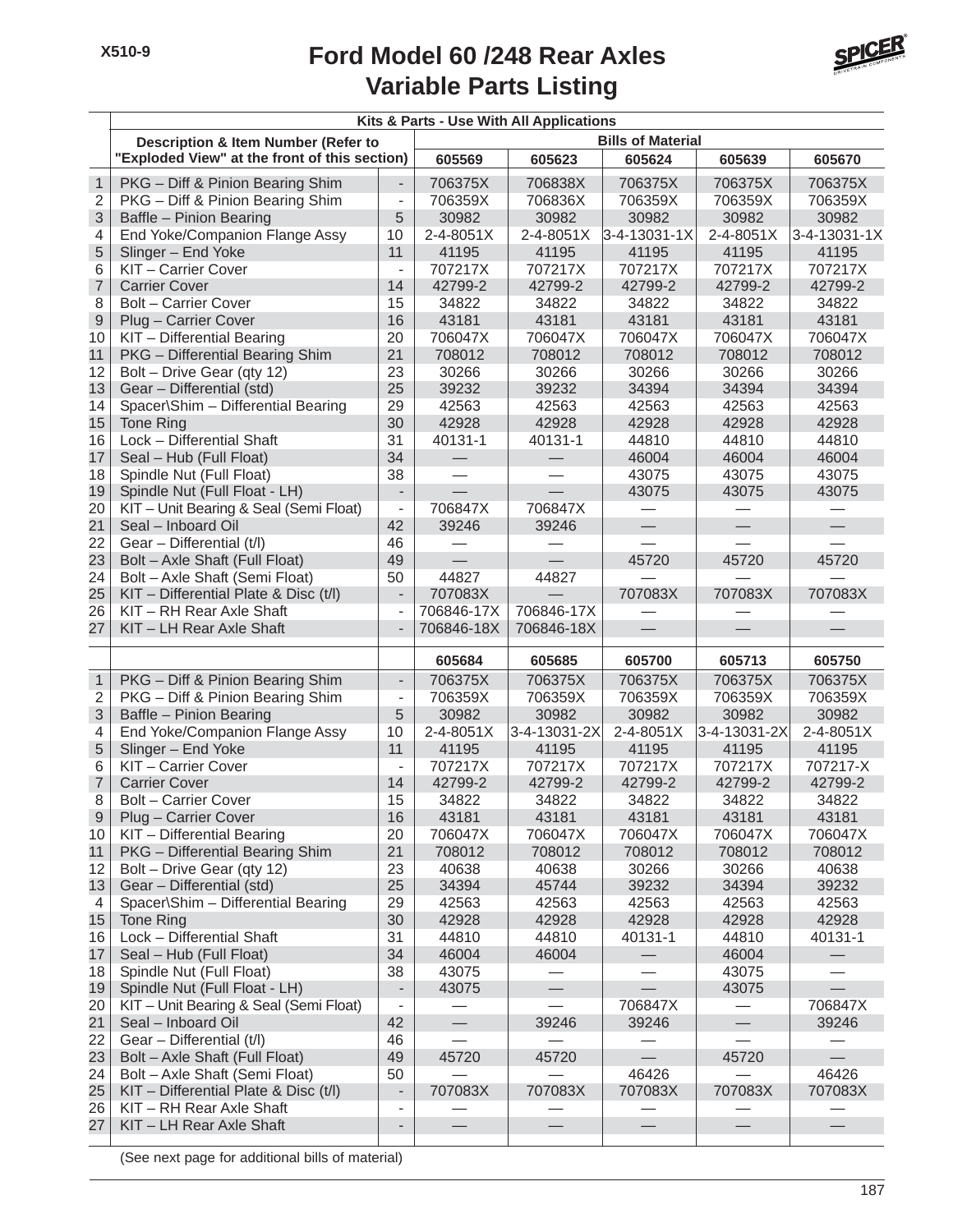

|                |                                                |                          | Kits & Parts - Use With All Applications |                          |                          |                          |           |
|----------------|------------------------------------------------|--------------------------|------------------------------------------|--------------------------|--------------------------|--------------------------|-----------|
|                | <b>Description &amp; Item Number (Refer to</b> |                          |                                          |                          | <b>Bills of Material</b> |                          |           |
|                | "Exploded View" at the front of this section)  |                          | 605841                                   | 605842                   | 605843                   | 605859                   | 605920    |
| $\mathbf{1}$   | PKG - Diff & Pinion Bearing Shim               | $\blacksquare$           | 706838X                                  | 706674X                  | 706674X                  | 706838X                  | 706838X   |
| $\overline{2}$ | PKG - Diff & Pinion Bearing Shim               | $\overline{\phantom{a}}$ | 706836X                                  | 706672X                  | 706672X                  | 706836X                  | 706836X   |
| 3              | Baffle - Pinion Bearing                        | 5                        | 30982                                    | 30982                    | 30982                    | 30982                    |           |
| 4              | End Yoke/Companion Flange Assy                 | 10                       | 2-4-8051X                                | 2-4-8051X                | 3-4-13031-2X             | 2-4-8051X                | 2-4-8051X |
| 5              | Slinger - End Yoke                             | 11                       | 41195                                    | 41195                    | 45799                    | 41195                    | 41195     |
| 6              | KIT - Carrier Cover                            | $\blacksquare$           | 707217X                                  | 707217X                  | 707217X                  | 707217X                  | 707217X   |
| $\overline{7}$ | <b>Carrier Cover</b>                           | 14                       | 42799-2                                  | 42799-2                  | 42799-2                  | 42799-2                  | 42799-2   |
| 8              | <b>Bolt - Carrier Cover</b>                    | 15                       | 34822                                    | 34822                    | 34822                    | 34822                    | 34822     |
| $\overline{9}$ | Plug - Carrier Cover                           | 16                       | 43181                                    | 43181                    | 43181                    | 43181                    | 43181     |
| 10             | KIT - Differential Bearing                     | 20                       | 706047X                                  | 706047X                  | 706047X                  | 706047X                  | 706047X   |
| 11             | PKG - Differential Bearing Shim                | 21                       | 708012                                   | 708012                   | 708012                   | 708012                   | 708012    |
| 12             | Bolt - Drive Gear (qty 12)                     | 23                       | 40638                                    | 40638                    | 40638                    | 40638                    | 40638     |
| 13             | Gear - Differential (std)                      | 25                       | 39232                                    | 34394                    | 45744                    | 39232                    | 39232     |
| 14             | Spacer\Shim - Differential Bearing             | 29                       | 42563                                    | 42563                    | 42563                    | 42563                    | 42563     |
| 15             | Tone Ring                                      | 30                       | 42928                                    | 42928                    | 42928                    | 42928                    | 42928     |
| 16             | Lock - Differential Shaft                      | 31                       | 40131-1                                  | 44810                    | 44810                    | 40131-1                  | 40131-1   |
| 17             | Seal - Hub (Full Float)                        | 34                       | $\overbrace{\phantom{123221111}}$        | 46004                    | 46004                    |                          |           |
| 18             | Spindle Nut (Full Float)                       | 38                       |                                          | 43075                    | 43075                    |                          |           |
| 19             | Spindle Nut (Full Float - LH)                  | $\overline{a}$           |                                          | 43075                    | 43075                    |                          |           |
| 20             | KIT - Unit Bearing & Seal (Semi Float)         | $\overline{a}$           | 706847X                                  |                          |                          | 706847X                  | 706847X   |
| 21             | Seal - Inboard Oil                             | 42                       | 39246                                    | $\qquad \qquad -$        |                          | 39246                    | 39246     |
| 22             | Gear - Differential (t/l)                      | 46                       |                                          |                          |                          |                          |           |
| 23             | Bolt - Axle Shaft (Full Float)                 | 49                       | $\overline{\phantom{0}}$                 | 45720                    | 45720                    | $\overline{\phantom{0}}$ | $\equiv$  |
| 24             | Bolt - Axle Shaft (Semi Float)                 | 50                       | 46426                                    |                          |                          | 46426                    | 46426     |
| 25             | KIT - Differential Plate & Disc (t/l)          | $\overline{a}$           | 707083X                                  | 707083X                  | 707083X                  |                          |           |
| 26             | KIT - RH Rear Axle Shaft                       | $\overline{\phantom{a}}$ |                                          |                          |                          |                          |           |
| 27             | KIT - LH Rear Axle Shaft                       |                          |                                          |                          |                          |                          |           |
|                |                                                |                          |                                          |                          |                          |                          |           |
|                |                                                |                          | 605921                                   | 605933                   | 605934                   | 605935                   | 605947    |
| $\overline{1}$ | PKG - Diff & Pinion Bearing Shim               | $\overline{\phantom{a}}$ | 706838X                                  | 706838X                  | 706375X                  | 706674X                  | 707426X   |
| $\overline{2}$ | PKG - Diff & Pinion Bearing Shim               | $\overline{\phantom{a}}$ | 706836X                                  | 706836X                  | 706359X                  | 706672X                  | 701012-1X |
|                |                                                | 5                        |                                          | 30982                    | 30982                    | 30982                    |           |
| 3              | Baffle - Pinion Bearing                        |                          |                                          |                          |                          |                          |           |
| $\overline{4}$ | End Yoke/Companion Flange Assy                 | 10                       | 2-4-8051X                                | 2-4-8051X                | 2-4-8051X                | 3-4-13031-2X             | 3-1-4881X |
| 5              | Slinger - End Yoke                             | 11                       | 41195                                    | 41195                    | 41195                    | 45799                    | 45799     |
| 6              | KIT - Carrier Cover                            | $\frac{1}{2}$            | 707217X                                  | 707217-1X                | 707217-1X                | 707217-1X                | 707217-1X |
| $\overline{7}$ | <b>Carrier Cover</b>                           | 14                       | 42799-2                                  | 42799-2                  | 42799-2                  | 42799-2                  | 42799-2   |
| 8              | Bolt – Carrier Cover                           | 15                       | 34822                                    | 47508-1                  | 47508-1                  | 47508-1                  | 47508-1   |
| 9              | Plug - Carrier Cover                           | 16                       | 43181                                    | 43181                    | 43181                    | 43181                    | 43181     |
| 10             | KIT - Differential Bearing                     | 20                       | 706047X                                  | 706047X                  | 706047X                  | 706047X                  | 706047X   |
| 11             | PKG - Differential Bearing Shim                | 21                       | 708012                                   | 708012                   | 708012                   | 708012                   | 707425X   |
| 12             | Bolt - Drive Gear (qty 12)                     | 23                       | 40638                                    | 40638                    | 40638                    | 40638                    | 40638     |
| 13             | Gear - Differential (std)                      | 25                       |                                          | 39232                    | 34394                    | 45744                    | 39232     |
| 14             | Spacer\Shim - Differential Bearing             | 29                       | 42563                                    | 42563                    | 42563                    | 42563                    | 47560     |
| 15             | Tone Ring                                      | 30                       | 42928                                    | 42928                    | 42928                    | 42928                    | 42928     |
| 16             | Lock - Differential Shaft                      | 31                       | 40131-1                                  | 40131-1                  | 44810                    | 44810                    | 40131-1   |
| 17             | Seal - Hub (Full Float)                        | 34                       |                                          | $\overline{\phantom{0}}$ | 46004                    | 46004                    |           |
| 18             | Spindle Nut (Full Float)                       | 38                       |                                          |                          | 43075                    |                          |           |
| 19             | Spindle Nut (Full Float - LH)                  | -                        |                                          |                          | 43075                    |                          |           |
| 20             | KIT - Unit Bearing & Seal (Semi Float)         | $\overline{\phantom{a}}$ | 706847X                                  | 706847X                  |                          |                          | 706847-1X |
| 21             | Seal - Inboard Oil                             | 42                       | 39246                                    | 39246                    |                          |                          | 46995     |
| 22             | Gear - Differential (t/l)                      | 46                       | 39256                                    |                          |                          |                          |           |
| 23             | Bolt - Axle Shaft (Full Float)                 | 49                       |                                          |                          | 45720                    | 45720                    |           |
| 24             | Bolt - Axle Shaft (Semi Float)                 | 50                       | 46426                                    | 46426                    |                          |                          | 46426     |
| 25             | KIT - Differential Plate & Disc (t/l)          | $\overline{\phantom{a}}$ | 707083X                                  | 707083X                  | 707083X                  | 701151X                  | 701151X   |
| 26             | KIT - RH Rear Axle Shaft                       | $\overline{\phantom{a}}$ |                                          |                          |                          |                          |           |
| 27             | KIT - LH Rear Axle Shaft                       | $\overline{\phantom{m}}$ |                                          |                          |                          |                          |           |